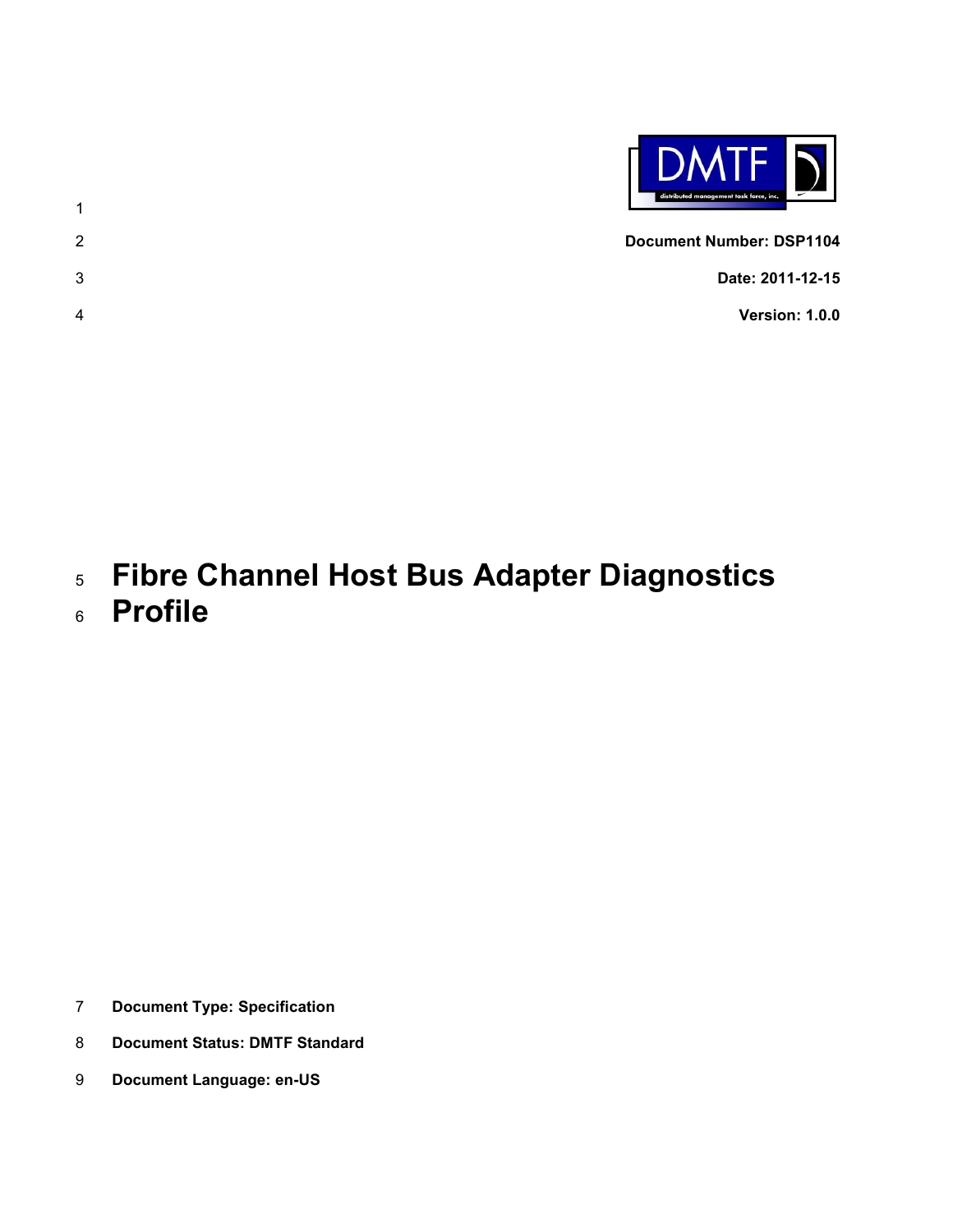#### 10 Copyright notice

Copyright © 2012 Distributed Management Task Force, Inc. (DMTF). All rights reserved.

 DMTF is a not-for-profit association of industry members dedicated to promoting enterprise and systems management and interoperability. Members and non-members may reproduce DMTF specifications and documents, provided that correct attribution is given. As DMTF specifications may be revised from time to

time, the particular version and release date should always be noted.

Implementation of certain elements of this standard or proposed standard may be subject to third party

patent rights, including provisional patent rights (herein "patent rights"). DMTF makes no representations

to users of the standard as to the existence of such rights, and is not responsible to recognize, disclose,

19 or identify any or all such third party patent right, owners or claimants, nor for any incomplete or<br>20 inaccurate identification or disclosure of such rights, owners or claimants. DMTF shall have no li inaccurate identification or disclosure of such rights, owners or claimants. DMTF shall have no liability to

21 any party, in any manner or circumstance, under any legal theory whatsoever, for failure to recognize, 22<br>22 disclose, or identify any such third party patent rights, or for such party's reliance on the standard or

22 disclose, or identify any such third party patent rights, or for such party's reliance on the standard or<br>23 incorporation thereof in its product, protocols or testing procedures. DMTF shall have no liability to a incorporation thereof in its product, protocols or testing procedures. DMTF shall have no liability to any

party implementing such standard, whether such implementation is foreseeable or not, nor to any patent

owner or claimant, and shall have no liability or responsibility for costs or losses incurred if a standard is

withdrawn or modified after publication, and shall be indemnified and held harmless by any party

implementing the standard from any and all claims of infringement by a patent owner for such

implementations.

For information about patents held by third-parties which have notified the DMTF that, in their opinion,

- such patent may relate to or impact implementations of DMTF standards, visit
- [http://www.dmtf.org/about/policies/disclosures.php.](http://www.dmtf.org/about/policies/disclosures.php)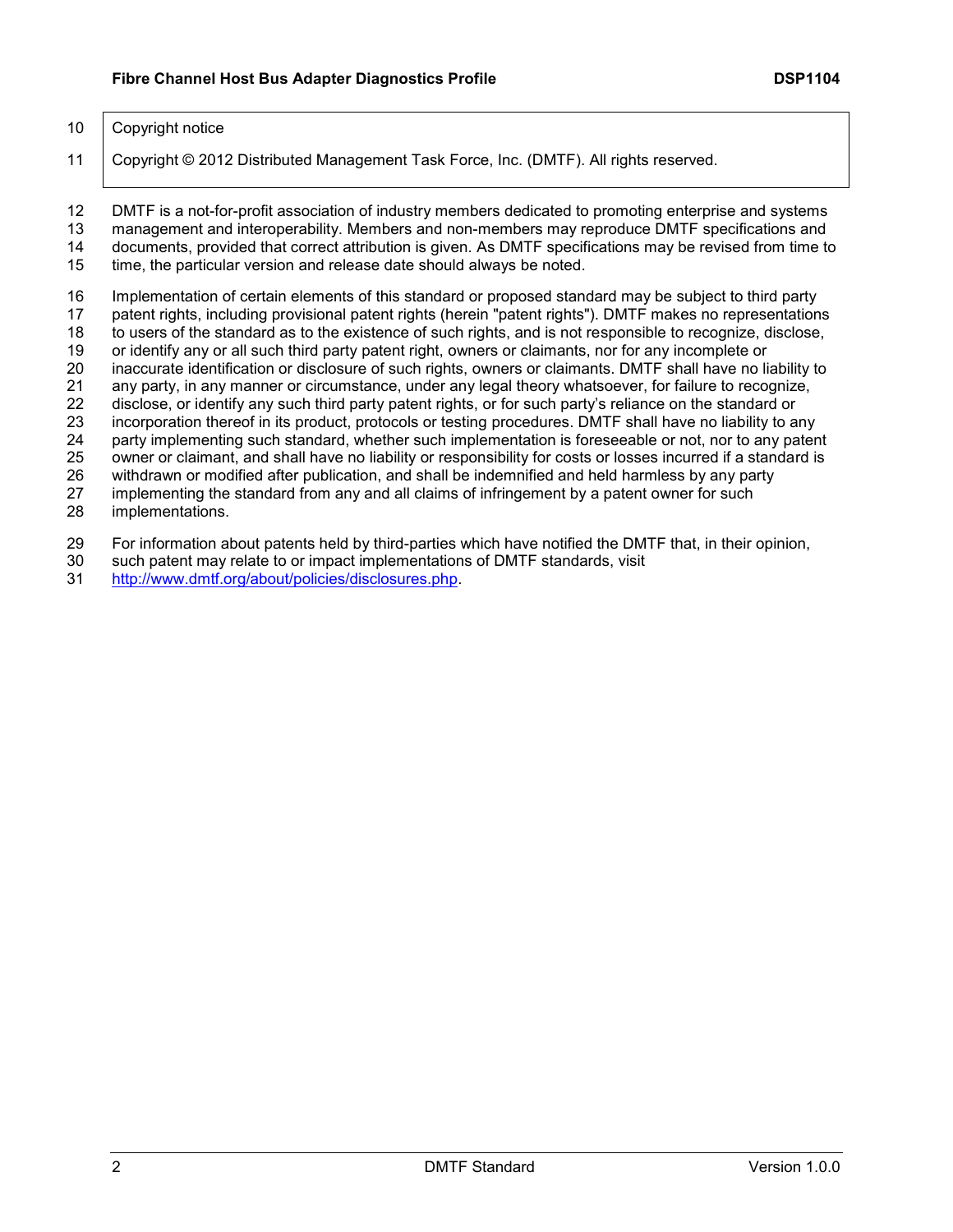32

## **CONTENTS**

| 1 |                                  |                                                                                    |  |  |
|---|----------------------------------|------------------------------------------------------------------------------------|--|--|
| 2 |                                  |                                                                                    |  |  |
| 3 |                                  |                                                                                    |  |  |
|   |                                  |                                                                                    |  |  |
|   |                                  |                                                                                    |  |  |
|   |                                  |                                                                                    |  |  |
|   |                                  |                                                                                    |  |  |
|   |                                  |                                                                                    |  |  |
|   |                                  |                                                                                    |  |  |
|   |                                  |                                                                                    |  |  |
|   |                                  |                                                                                    |  |  |
|   |                                  |                                                                                    |  |  |
|   |                                  |                                                                                    |  |  |
|   |                                  |                                                                                    |  |  |
|   |                                  |                                                                                    |  |  |
|   |                                  |                                                                                    |  |  |
|   |                                  |                                                                                    |  |  |
|   |                                  |                                                                                    |  |  |
|   |                                  |                                                                                    |  |  |
|   |                                  |                                                                                    |  |  |
|   |                                  |                                                                                    |  |  |
|   |                                  |                                                                                    |  |  |
|   | 10.3                             |                                                                                    |  |  |
|   | 10.4                             |                                                                                    |  |  |
|   | 10.5                             |                                                                                    |  |  |
|   | 10.6                             |                                                                                    |  |  |
|   | 10.7                             |                                                                                    |  |  |
|   | 10.8                             |                                                                                    |  |  |
|   |                                  |                                                                                    |  |  |
|   |                                  |                                                                                    |  |  |
|   |                                  |                                                                                    |  |  |
|   |                                  |                                                                                    |  |  |
|   |                                  |                                                                                    |  |  |
|   |                                  |                                                                                    |  |  |
|   |                                  |                                                                                    |  |  |
|   |                                  |                                                                                    |  |  |
|   |                                  |                                                                                    |  |  |
|   |                                  |                                                                                    |  |  |
|   | 4<br>5<br>6<br>7<br>8<br>9<br>10 | 7.1<br>7.2<br>7.3<br>7.4<br>8.1<br>8.2<br>9.1<br>9.2<br>9.3<br>9.4<br>10.1<br>10.2 |  |  |

73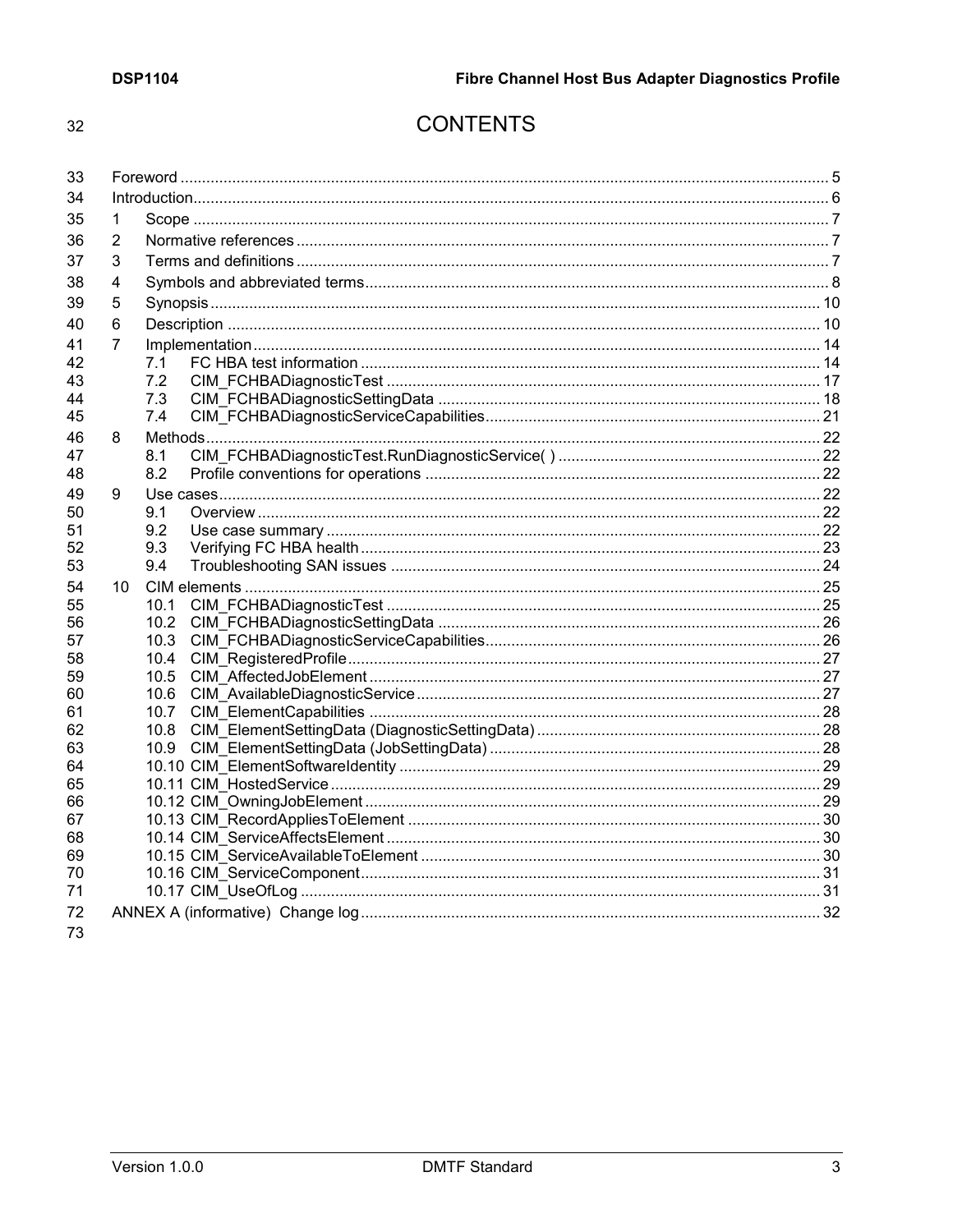## **Fibre Channel Host Bus Adapter Diagnostics Profile DSP1104**

| 74  | <b>Figures</b>                                                                           |  |
|-----|------------------------------------------------------------------------------------------|--|
| 75  | Figure 1 - Fibre Channel Host Bus Adapter Diagnostics Profile: Profile class diagram  13 |  |
| 76  |                                                                                          |  |
| 77  | <b>Tables</b>                                                                            |  |
| 78  |                                                                                          |  |
| 79  |                                                                                          |  |
| 80  |                                                                                          |  |
| 81  |                                                                                          |  |
| 82  |                                                                                          |  |
| 83  |                                                                                          |  |
| 84  |                                                                                          |  |
| 85  |                                                                                          |  |
| 86  |                                                                                          |  |
| 87  |                                                                                          |  |
| 88  |                                                                                          |  |
| 89  |                                                                                          |  |
| 90  |                                                                                          |  |
| 91  |                                                                                          |  |
| 92  |                                                                                          |  |
| 93  |                                                                                          |  |
| 94  |                                                                                          |  |
| 95  |                                                                                          |  |
| 96  |                                                                                          |  |
| 97  |                                                                                          |  |
| 98  |                                                                                          |  |
| 99  |                                                                                          |  |
| 100 |                                                                                          |  |
| 101 |                                                                                          |  |
| 102 |                                                                                          |  |
| 103 |                                                                                          |  |
| 104 |                                                                                          |  |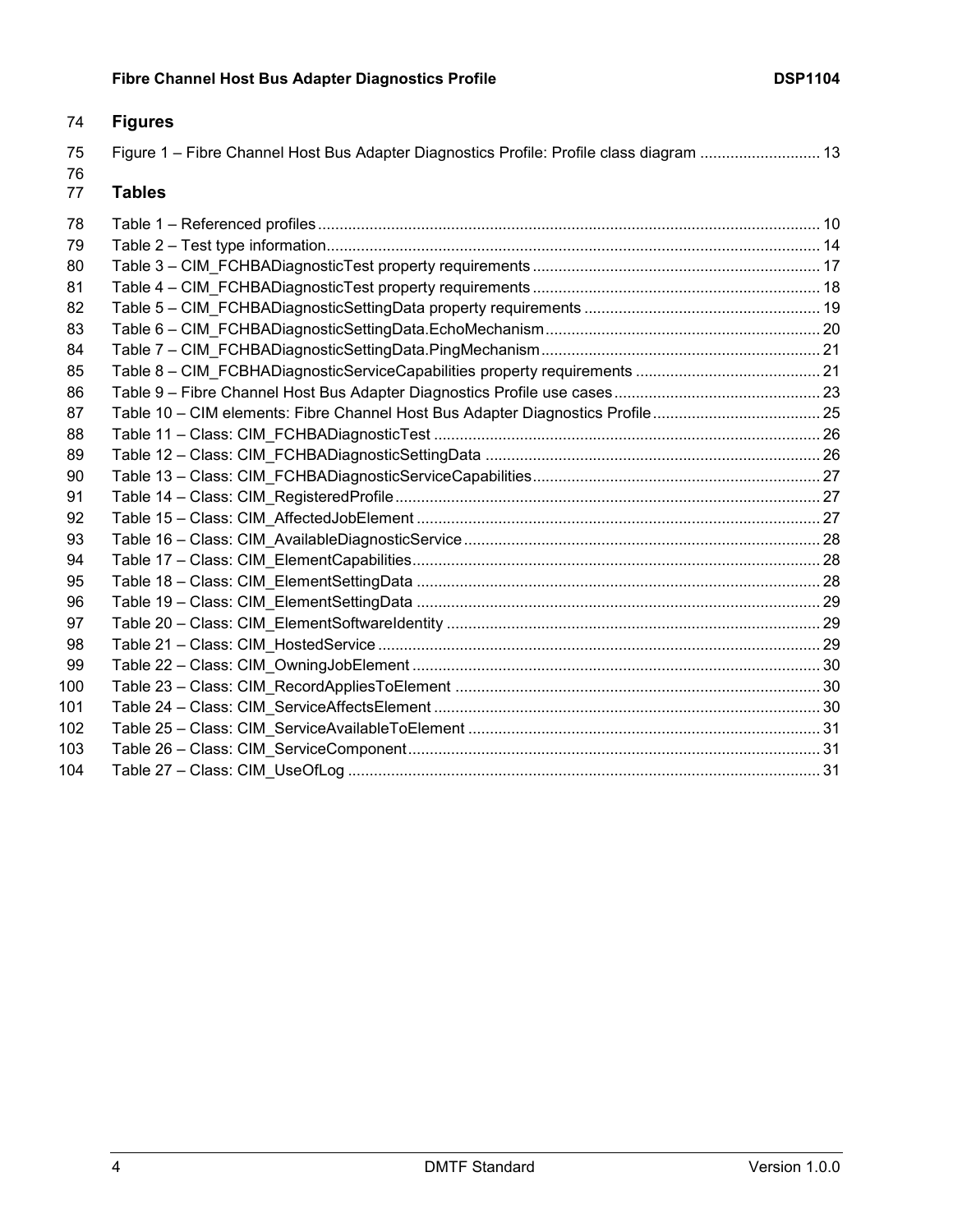<span id="page-4-0"></span>

## 105 Foreword

106 The *Fibre Channel Host Bus Adapter Diagnostics Profile* (DSP1104) was prepared by the Diagnostics Working Group of the DMTF.

108 DMTF is a not-for-profit association of industry members dedicated to promoting enterprise and systems 109 management and interoperability. For information about the DMTF, see http://www.dmtf.org. management and interoperability. For information about the DMTF, see [http://www.dmtf.org.](http://www.dmtf.org/)

#### 110 **Acknowledgments**

- 111 The DMTF acknowledges the following individuals for their contributions to this document:
- 112 Dave Barrett Emulex Corporation
- 113 Rodney Brown IBM Corporation
- 114 Carl Chan WBEM Solutions, Inc.
- 115 Ken Kotyuk Hewlett-Packard Company
- 116 Kevin Kuelbs Hewlett-Packard Company
- 117 Peter Lamanna EMC Corporation
- 118 Eric Tend Hewlett-Packard Company
- 119 Mike Walker Storage Networking Industry Association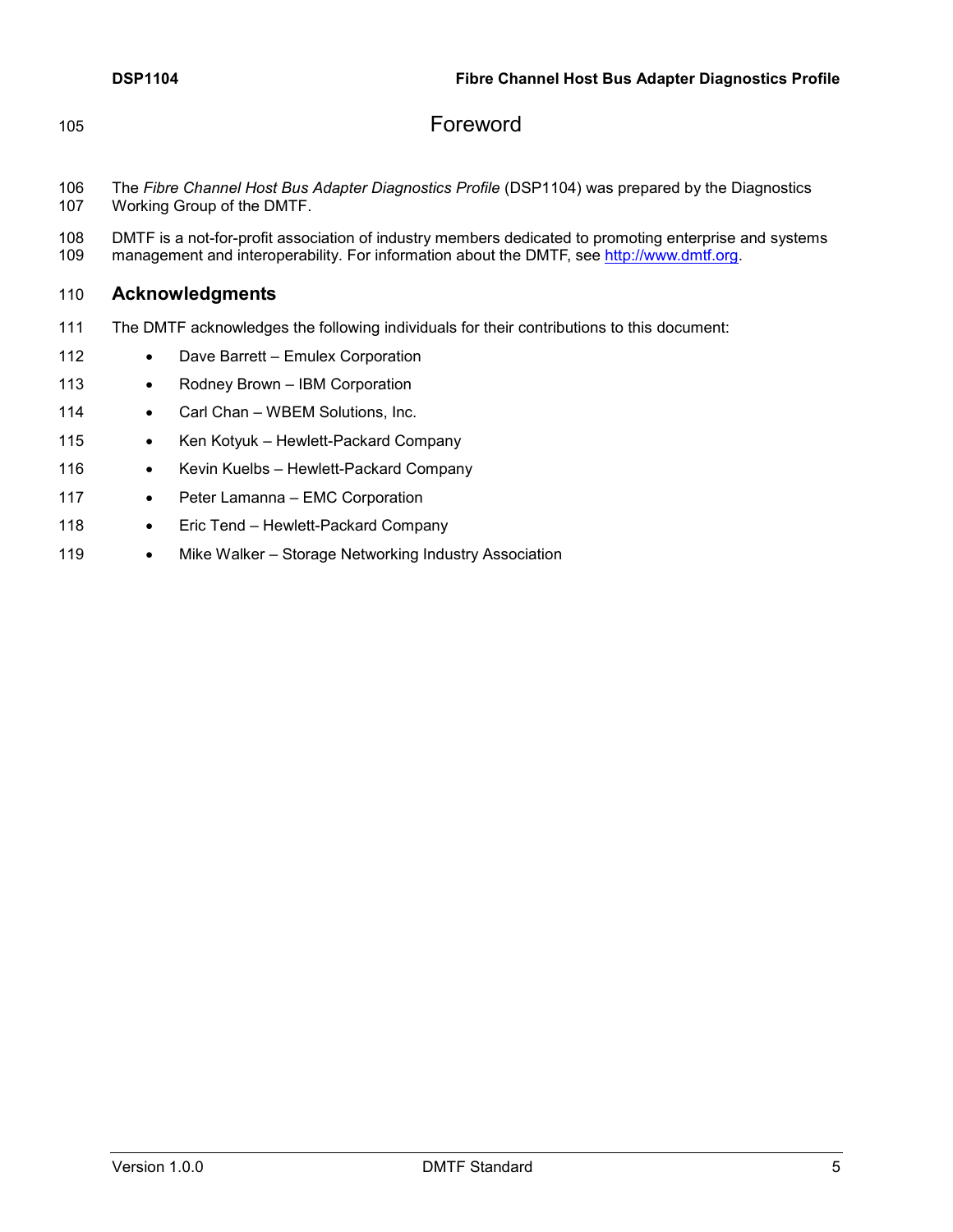## <span id="page-5-0"></span>**Introduction**

 A *profile* is a collection of Common Information Model (CIM) elements and behavior rules that represent a specific area of management. The purpose of the profile is to ensure interoperability of Web-Based Enterprise Management (WBEM) services for a specific subset of the CIM schema — in this case, CPU diagnostics.

 Diagnostics is a critical component of systems management. Diagnostic services are used in problem containment to maintain availability, achieve fault isolation for system recovery, establish system integrity 127 during boot, increase system reliability, and perform routine proactive system verification. The goal of the<br>128 Common Diagnostic Model (CDM) is to define industry-standard building blocks, based on and consistent Common Diagnostic Model (CDM) is to define industry-standard building blocks, based on and consistent with the DMTF CIM, which enable seamless integration of vendor-supplied diagnostic services into system and storage area network management frameworks.

 The goal of the *Fibre Channel Host Bus Adapter Diagnostics Profile* is to define industry-standard building blocks that enable seamless problem determination support for Fibre Channel Host Bus Adapters (FC HBA) and to troubleshoot network problems involving FC HBAs. The profile extends the standard diagnostic profile by identifying a base set of FC HBA functions that should be diagnosed by provider

implementations. Suppliers can differentiate their diagnostic offering by providing this base set of

diagnostics and developing diagnostics to analyze proprietary features of the FC HBA.

#### **Document conventions**

#### **Typographical conventions**

- The following typographical conventions are used in this document:
- Document titles are marked in *italics*.
- Important terms that are used for the first time are marked in *italics*.

#### **ABNF usage conventions**

- Format definitions in this document are specified using ABNF (see [RFC5234\)](#page-6-3), with the following deviations:
- Literal strings are to be interpreted as case-sensitive Unicode characters, as opposed to the 146 definition in [RFC5234](#page-6-3) that interprets literal strings as case-insensitive US-ASCII characters.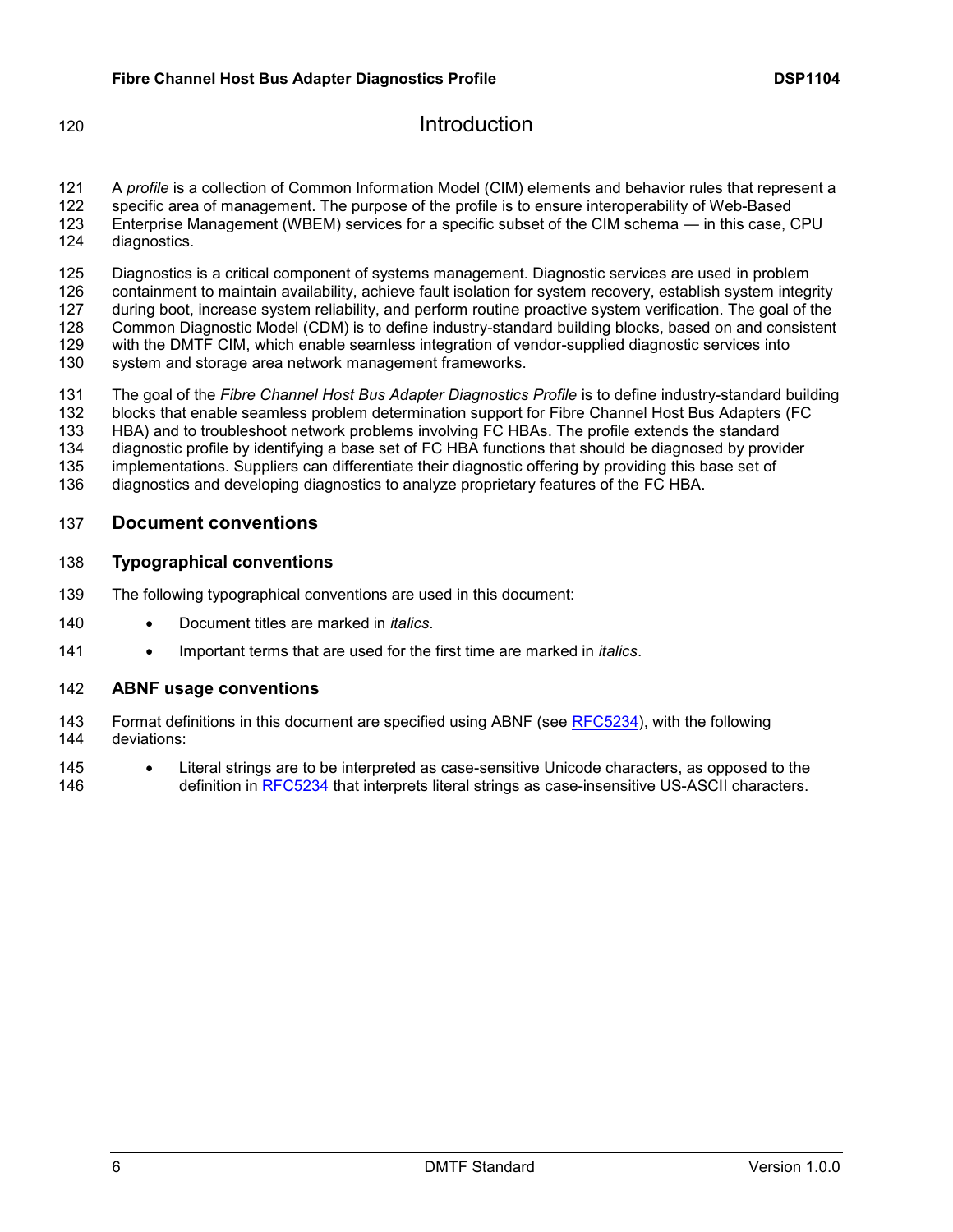## **Fibre Channel Host Bus Adapter Diagnostics Profile**

## <span id="page-6-0"></span>**1 Scope**

- The *Fibre Channel Host Bus Adapter Diagnostics Profile* specializes the *[Diagnostics Profile](#page-6-4)* by defining
- the diagnostic tests needed to determine the health of an FC HBA as well as the tests needed to
- troubleshoot storage area network problems involving FC HBAs. The diagnostic tests are defined as
- <span id="page-6-1"></span>152 subclasses of CIM DiagnosticTest.

## **2 Normative references**

- The following referenced documents are indispensable for the application of this document. For dated or
- versioned references, only the edition cited (including any corrigenda or DMTF update versions) applies.
- For references without a date or version, the latest published edition of the referenced document
- (including any corrigenda or DMTF update versions) applies.
- <span id="page-6-6"></span>DMTF DSP0004, *CIM Infrastructure Specification 2.6*,
- [http://dmtf.org/sites/default/files/standards/documents/DSP0004\\_2.6.pdf](http://dmtf.org/sites/default/files/standards/documents/DSP0004_2.6.pdf)
- <span id="page-6-7"></span>DMTF DSP0200, *CIM Operations over HTTP 1.3*,
- [http://dmtf.org/sites/default/files/standards/documents/DSP0200\\_1.3.pdf](http://dmtf.org/sites/default/files/standards/documents/DSP0200_1.3.pdf)
- <span id="page-6-8"></span>DMTF DSP1001, *Management Profile Specification Usage Guide 1.0*,
- [http://dmtf.org/sites/default/files/standards/documents/DSP1001\\_1.0.pdf](http://dmtf.org/sites/default/files/standards/documents/DSP1001_1.0.pdf)
- <span id="page-6-4"></span>DMTF DSP1002, *Diagnostics Profile 2.0*,
- [http://dmtf.org/sites/default/files/standards/documents/DSP1002\\_2.0.pdf](http://dmtf.org/sites/default/files/standards/documents/DSP1002_2.0.pdf)
- <span id="page-6-10"></span>DMTF DSP1033, *Profile Registration Profile 1.0*,
- [http://dmtf.org/sites/default/files/standards/documents/DSP1033\\_1.0.pdf](http://dmtf.org/sites/default/files/standards/documents/DSP1033_1.0.pdf)
- <span id="page-6-3"></span> IETF RFC5234, *ABNF: Augmented BNF for Syntax Specifications, January 2008*, <http://tools.ietf.org/html/rfc5234>
- <span id="page-6-5"></span> ISO/IEC Directives, Part 2, *Rules for the structure and drafting of International Standards*, <http://isotc.iso.org/livelink/livelink.exe?func=ll&objId=4230456&objAction=browse&sort=subtype>
- T11, *Fibre Channel Generic Services – 5* (FC-GS-5), T11 document T11/1677-D, Rev 8.51, (Login required)<http://www.t11.org/ftp/t11/pub/fc/gs-5/06-192v3.pdf>
- <span id="page-6-9"></span> T11, *Fibre Channel Storage Network Ping* (SNPing), T11 document T11/07-116v5, Rev 0.65, (Login required)<http://www.t11.org/ftp/t11/pub/sm/snping/07-116v5.pdf>
- 
- T11, *Storage Management – HBA – 2nd Generation* (SM-HBA-2), T11 document T11/1841-D, Rev 0.20, <ftp://ftp.t10.org/t11/document.06/06-691v1.pdf>

## <span id="page-6-2"></span>**3 Terms and definitions**

 In this document, some terms have a specific meaning beyond the normal English meaning. Those terms are defined in this clause.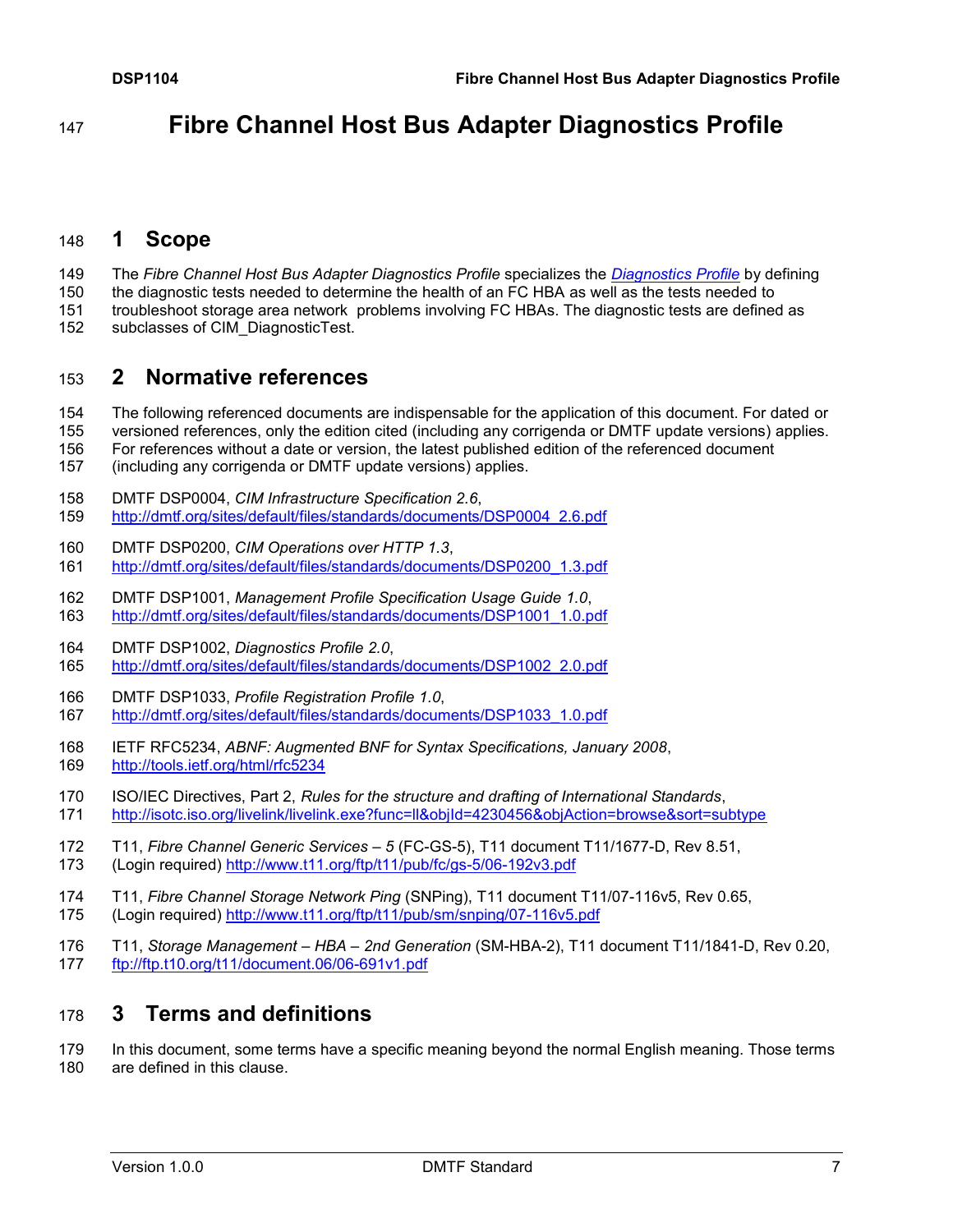- The terms "shall" ("required"), "shall not," "should" ("recommended"), "should not" ("not recommended"),
- "may," "need not" ("not required"), "can" and "cannot" in this document are to be interpreted as described 183 in [ISO/IEC Directives, Part 2,](#page-6-5) Annex H. The terms in parenthesis are alternatives for the preceding term,
- for use in exceptional cases when the preceding term cannot be used for linguistic reasons. Note that
- [ISO/IEC Directives, Part 2,](#page-6-5) Annex H specifies additional alternatives. Occurrences of such additional
- alternatives shall be interpreted in their normal English meaning.
- The terms "clause," "subclause," "paragraph," and "annex" in this document are to be interpreted as 188 described in [ISO/IEC Directives, Part 2,](#page-6-5) Clause 5.
- The terms "normative" and "informative" in this document are to be interpreted as described in [ISO/IEC](#page-6-5)
- [Directives, Part 2,](#page-6-5) Clause 3. In this document, clauses, subclauses, or annexes labeled "(informative)" do
- not contain normative content. Notes and examples are always informative elements.
- <span id="page-7-0"></span>192 The terms defined in [DSP0004,](#page-6-6) [DSP0200,](#page-6-7) and [DSP1001](#page-6-8) apply to this document.

## **4 Symbols and abbreviated terms**

- The following symbols and abbreviations are used in this document.
- **4.1**
- **CDM**
- Common Diagnostic Model
- **4.2**
- **CIM**
- Common Information Model
- **4.3**
- **CIMOM**
- CIM Object Manager
- **4.4**
- **CRU**
- Customer Replaceable Unit
- **4.5**
- **CT**
- Common Transport
- **4.6**
- **FRU**
- Field Replaceable Unit
- **4.7**
- **FC**
- Fibre Channel
- **4.8**
- **HBA**
- Host Bus Adapter
- **4.9**
- **ICMP**
- Internet Control Message Protocol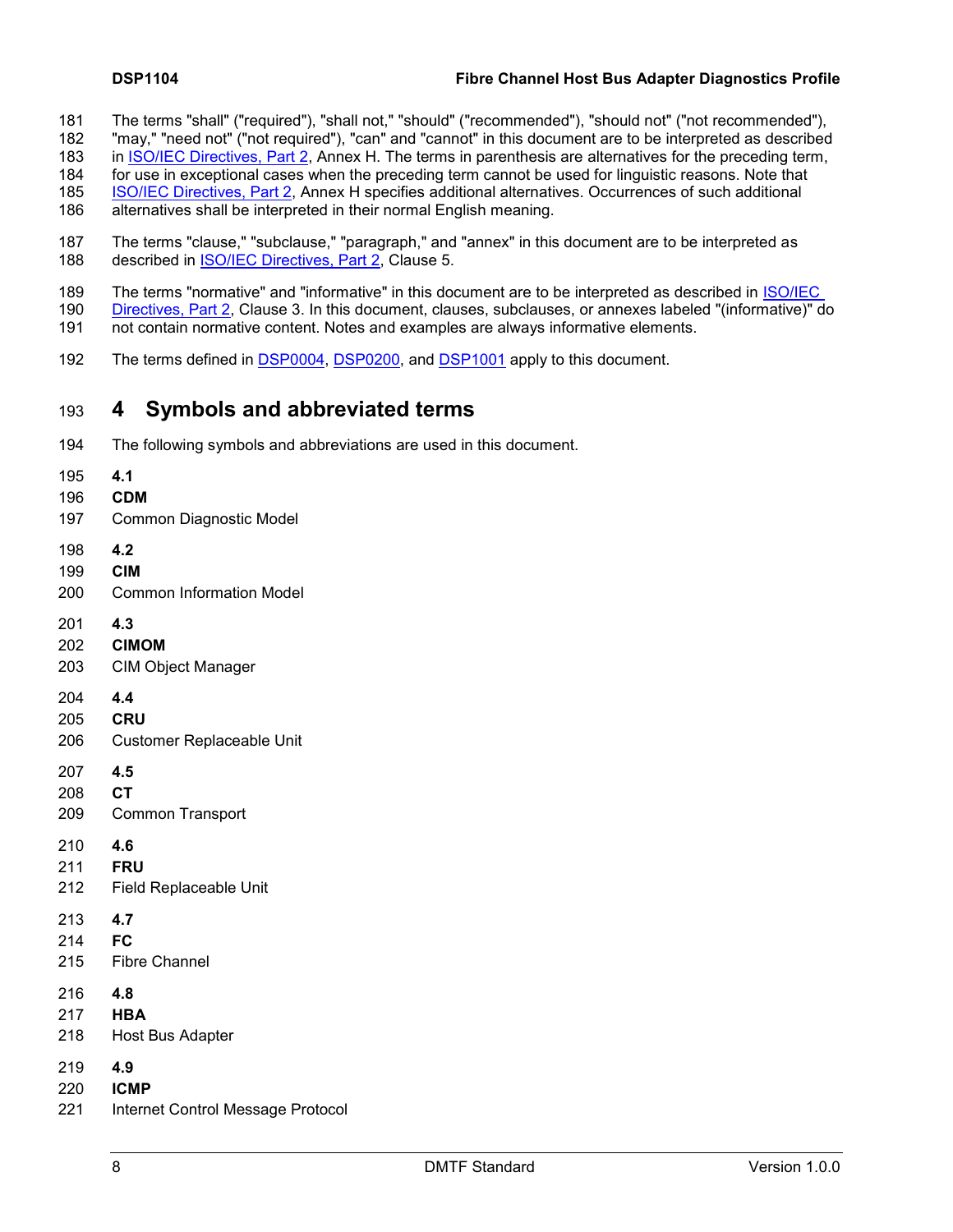| 222                          | -- 4.10                                     |
|------------------------------|---------------------------------------------|
| 223                          | <b>LED</b>                                  |
| 224 —                        | <b>Light-Emitting Diode</b>                 |
| 225<br>226<br>227            | - 4.11<br>LUN<br><b>Logical Unit Number</b> |
| 228                          | 4.12                                        |
| 229                          | MЕ                                          |
| 230                          | <b>Managed Element</b>                      |
| 231                          | - 4.13                                      |
| 232                          | <b>MOF</b>                                  |
| 233                          | <b>Managed Object Format</b>                |
| 234 4.14<br>235 PD           | 236 Problem Determination                   |
| 237 4.15<br>238 PFA          | 239 Predictive Failure Analysis             |
| 240 4.16                     | 241 <b>POST</b>                             |
| 242                          | Power-On Self-Test                          |
| 243<br>244 <b>SAN</b><br>245 | 4.17<br>Storage Area Network                |
| 246<br>247 <b>SLP</b><br>248 | - 4.18<br><b>Service Location Protocol</b>  |
| 249                          | 4.19                                        |
| 250                          | <b>SM-HBA</b>                               |
| 251                          | Storage Management Host Bus Adapter         |
| 252                          | 4.20                                        |
| 253                          | <b>SNPing</b>                               |
| 254                          | <b>Storage Network Ping</b>                 |
| 255                          | 4.21                                        |
| 256                          | <b>WBEM</b>                                 |
| 257                          | Web-Based Enterprise Management             |
| 258                          | 4.22                                        |
| 259                          | <b>WWPN</b>                                 |
| 260                          | World Wide Port Name                        |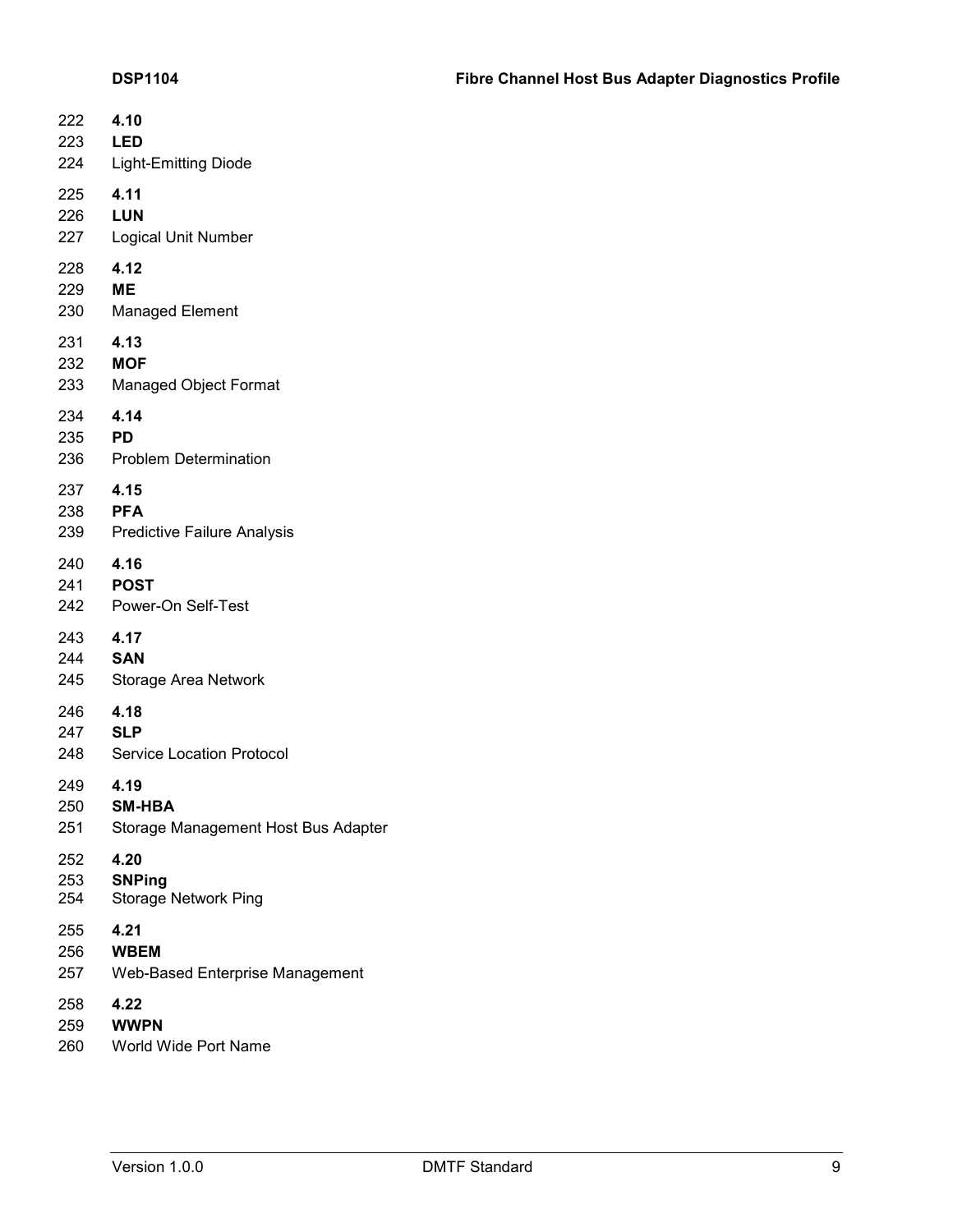## **5 Synopsis**

- <span id="page-9-0"></span>**Profile name:** FC HBA Diagnostics
- **Version:** 1.0.0
- **Organization:** DMTF
- **CIM Schema version:** 2.31
- **Central class:** CIM\_FCHBADiagnosticTest
- **Scoping class:** CIM\_ComputerSystem
- **Specializes:** Diagnostics Profile 2.0.0
- The *Fibre Channel Host Bus Adapter Diagnostics Profile* extends the management capability of

 referencing profiles by adding common methods for determining that the FC HBA is operating normally and for troubleshooting Fibre Channel network problems involving the FC HBA in a managed system.

272 CIM FCHBADiagnosticTest shall be the Central Class of this profile. The instance of

CIM\_FCHBADiagnosticTest shall be the Central Instance of this profile. CIM\_ComputerSystem shall be

the Scoping Class of this profile. The instance of CIM\_ComputerSystem with which the Central Instance

is associated through an instance of CIM\_HostedService shall be the Scoping Instance of this profile.

276 The CIM ManagedElement is CIM PortController or a subclass of it.

- [Table 1](#page-9-2) identifies profiles on which this profile has a dependency.
- 

| Table 1 – Referenced profiles |
|-------------------------------|
|                               |

<span id="page-9-2"></span>

| <b>Profile name</b>         | <b>Organization</b> | <b>Version</b> | <b>Description</b> |
|-----------------------------|---------------------|----------------|--------------------|
| <b>Diagnostics</b>          | <b>DMTF</b>         | 2.0            | Specializes        |
| <b>Profile Registration</b> | <b>DMTF</b>         | 1.0            | Mandatory          |
| FC HBA                      | <b>SNIA</b>         | 1.3.0          | Optional           |

## <span id="page-9-1"></span>**6 Description**

Two categories of Fibre Channel Host Bus Adapter (FC HBAs) diagnostics are useful in SAN

environments: those that diagnose the FC HBA itself and those used to help troubleshoot network

 problems. These two classes can be further categorized into two different types: destructive and non-destructive.

The *[Diagnostics Profile](#page-6-4)* defines destructive tests as those that have the potential for destroying data,

permanently altering the state, or reconfiguring the device. In the case of an FC HBA, any test that could

cause a previously executing application to lose access to the SAN should be considered destructive

 because it could cause the data contained in an active transaction to be lost. An example would be using a loopback to verify data pathways. When the loopback runs, the FC HBA cannot carry normal traffic.

 Non-destructive diagnostics are those that can be safely executed without disrupting normal traffic, such as using a form of echo to verify the accessibility of a SAN device. Practical SAN management requires both types and both categories of diagnostics to maintain operations in production environments. As

 such, all FC HBA diagnostics shall work in a normal operating system environment. Special pre-boot environments shall not be required. The diagnostic tests specified in this profile may be implemented in

the FC HBA's firmware, the driver, or the FC HBA Diagnostics Provider itself. The goal of the *Fibre*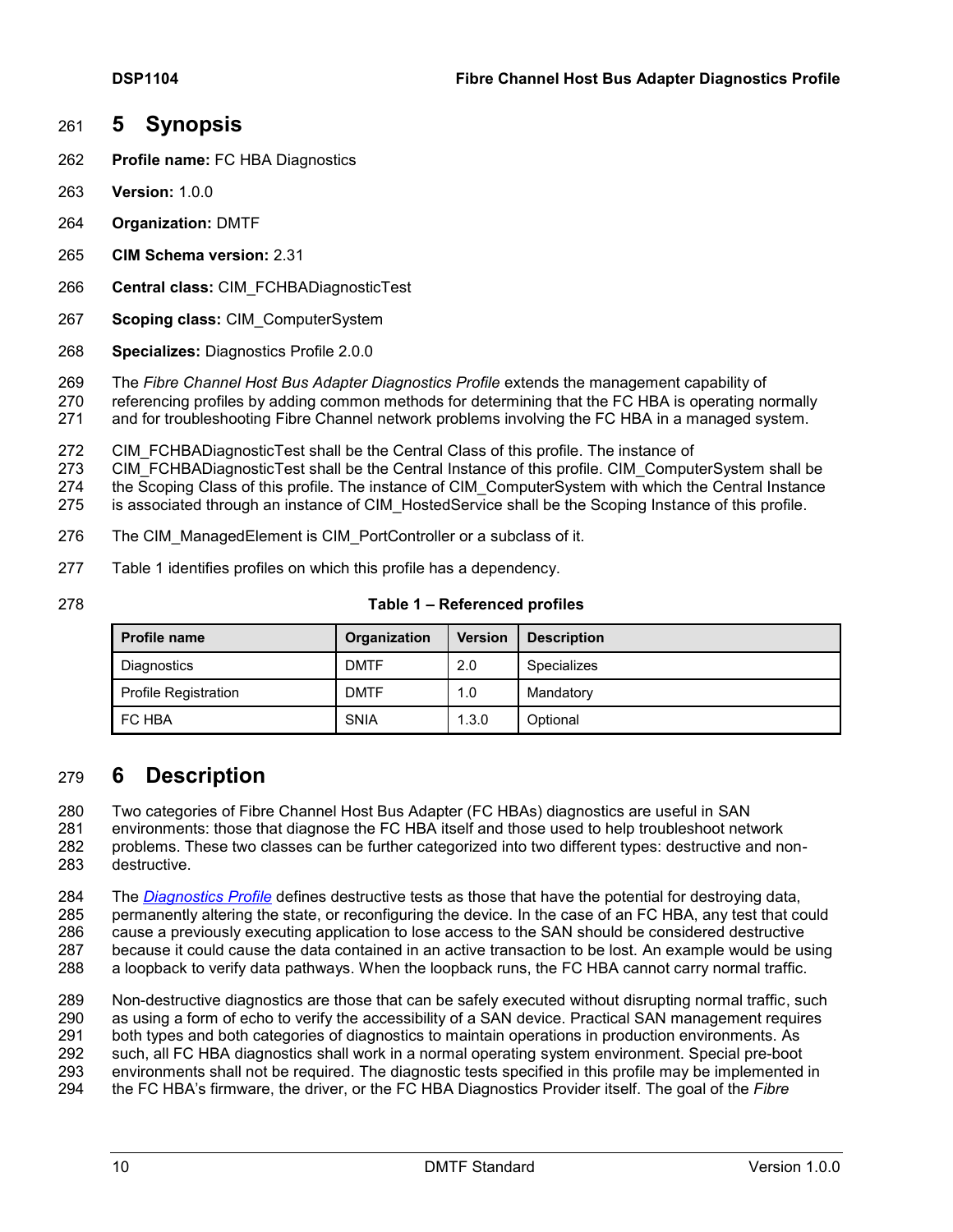*Channel Host Bus Adapter Diagnostics Profile* is to define a set of standard diagnostics that meet these needs and are both vendor and hardware agnostic.

 FC HBAs are field replaceable units (FRUs); when defective, they are simply replaced. When the host system or SAN management framework wishes to verify the health of an FC HBA it should not have to be concerned with testing the individual FC HBA components. Rather it needs to be able to call upon a single diagnostic that tests the entire FC HBA. This self-test shall be comprehensive, similar to a Power- On Self-Test (POST). By its nature, this test is destructive. All FC HBA diagnostic providers shall support a Self-Test.

303 Verifying the health of an FC HBA non-destructively is problematic. Any definitive health verification<br>304 disrupts, suspends or corrupts normal data traffic. However, it is possible to determine relative health disrupts, suspends or corrupts normal data traffic. However, it is possible to determine relative health of the FC HBA using data such as its current operational state, error counts, and the results of its last POST.

Diagnostics providers should take advantage of this test to report any detected degraded conditions

- before they become problems. Executing this test would also verify that basic communications with the FC HBA are operational. All FC HBA diagnostic providers shall support a Status test.
- 
- To enable the isolation of certain types of faults, FC HBAs should also be testable at their boundaries.
- The boundaries of an FC HBA are its connection to the system bus and its connection to the Fibre
- Channel SAN. Being able to test at these boundaries makes it possible to isolate problems to the FC HBA or to the SAN. For instance, if the transmit side of the cable from the FC HBA to the switch broke, the
- HBA would still have a link but would not receive any responses. From the viewpoint of the host, the
- source of the problem would not be clear; it could be a problem with the FC HBA or something on the
- SAN itself. Putting the FC HBA into loopback would show that the pathway from the host through the HBA
- was working properly and that the problem is something on the SAN.

There are both internal and external Fibre Channel loopbacks. Internal loopbacks are desirable because

- they allow the HBA to be tested remotely without having to physically reconfigure the SAN. However,
- because internal loopbacks are implemented in circuitry and not in the FC optics, they do not test the
- 320 entire data pathway through the FC HBA. By their nature, FC loopback tests are destructive. All FC HBA<br>321 diagnostic providers shall support both internal and external FC loopback tests.
- diagnostic providers shall support both internal and external FC loopback tests.
- Loopbacks can also be implemented at the FC HBA's host bus interface. These loopbacks are helpful in
- isolating problems occurring between the FC HBA and the host system. If an FC HBA is failing internal
- loopback tests, the problem lies in the data path of the HBA if that HBA can pass host bus interface loopback tests. As with FC loopbacks, host bus interface loopbacks are destructive. All FC HBA
- diagnostic providers shall support host bus interface loopbacks only if the FC HBA being tested supports
- them.
- One of the most familiar and powerful tools in an IP network maintenance engineer's "toolbox" is the Ping
- 
- 329 utility. This utilizes the Internet Control Message Protocol (ICMP) that is supported by every Network<br>330 Interface Card (NIC) to provide a simple method of testing for the presence of a NIC at a specified Interface Card (NIC) to provide a simple method of testing for the presence of a NIC at a specified
- address. To minimize the use of SAN bandwidth, both the size of the data packet to be transmitted and
- the number of iterations should be kept small. The input parameters of the Ping test are similar to those
- defined by T11's *[Fibre Channel Storage Network Ping](#page-6-9)* (SNPing) utility specification for Fibre Channel
- devices. All FC HBA diagnostic providers shall support a Ping test, and the Ping test shall be non-
- destructive.
- Another common network troubleshooting technique is to repeatedly send traffic to a specific device, have it echoed back, and then verify that the data is still intact. This is similar to Ping, except that it is acceptable to generate enough traffic for the test to become destructive (that is, disruptive to other network traffic). This Echo test can be useful when resolving network configuration or performance issues. The size and content of the data packet to be sent may be varied. Because sustained Echo tests increase network latency and can be disruptive, they should be considered destructive. All FC HBA diagnostic providers shall support an Echo test.
- Like any other programmed device, FC HBAs can sometimes be affected by software errors that can cause them to behave erratically, enter an unknown state, or stop working altogether. Resetting an FC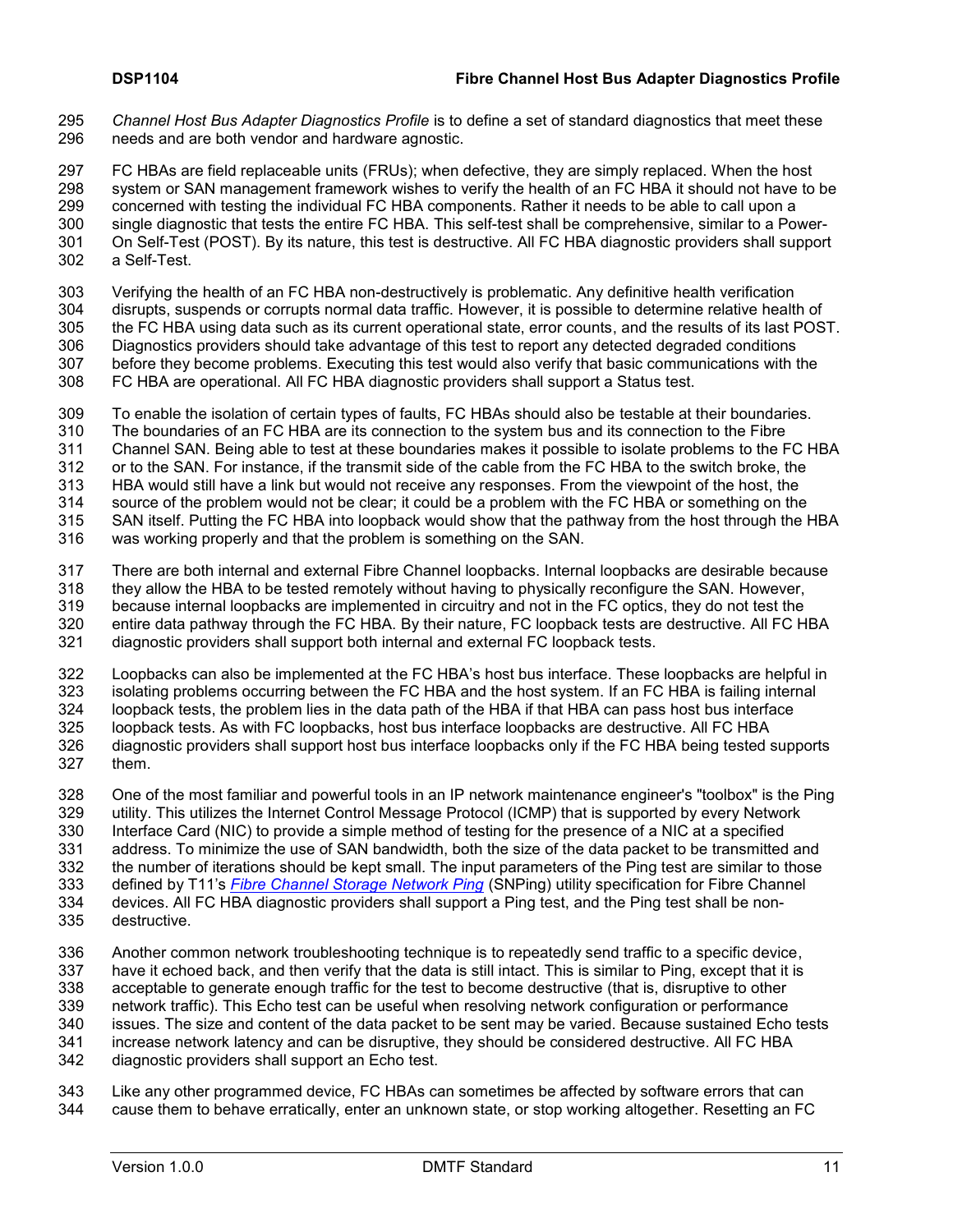- HBA often clears these conditions and restores the host's access to the FC SAN. Because resetting an
- FC HBA causes it to lose its current state information and any transactions that are in progress, Reset
- shall be considered destructive. All FC HBA diagnostic providers shall support a Reset test.

Many host systems contain multiple FC HBAs. If one of these HBAs is known to be malfunctioning, it can

be difficult to visually identify which HBA is the defective unit when attempting to replace it. Flashing one

or more LEDs on the HBA in a known pattern, or beaconing, resolves this problem. The flashing LEDs

 allow the HBA in question to be easily identified. Beaconing is non-destructive. All FC HBA diagnostic providers shall support a Beacon test only if the FC HBA under test supports it.

The *Fibre Channel Host Bus Adapter Diagnostics Profile* describes the set of tests necessary for

- diagnosing FC HBA issues and troubleshooting some SAN issues. Each test is a specialization of
- CIM\_DiagnosticTest. The supported service modes, user controls, log options, and loop controls for each
- 356 test are advertised through the CIM\_FCHBADiagnosticsServiceCapabilities instance. For tests with
- specifiable parameters, the default parameter values are advertised through instances of
- CIM\_ElementSettingData that associate an instance of CIM\_FCHBADiagnosticSettingData to the test.
- Where supported, clients specify non-default test parameters by creating instances of
- CIM\_FCHBADiagnosticSettingData that are associated to instances of CIM\_FCHBADiagnosticTest.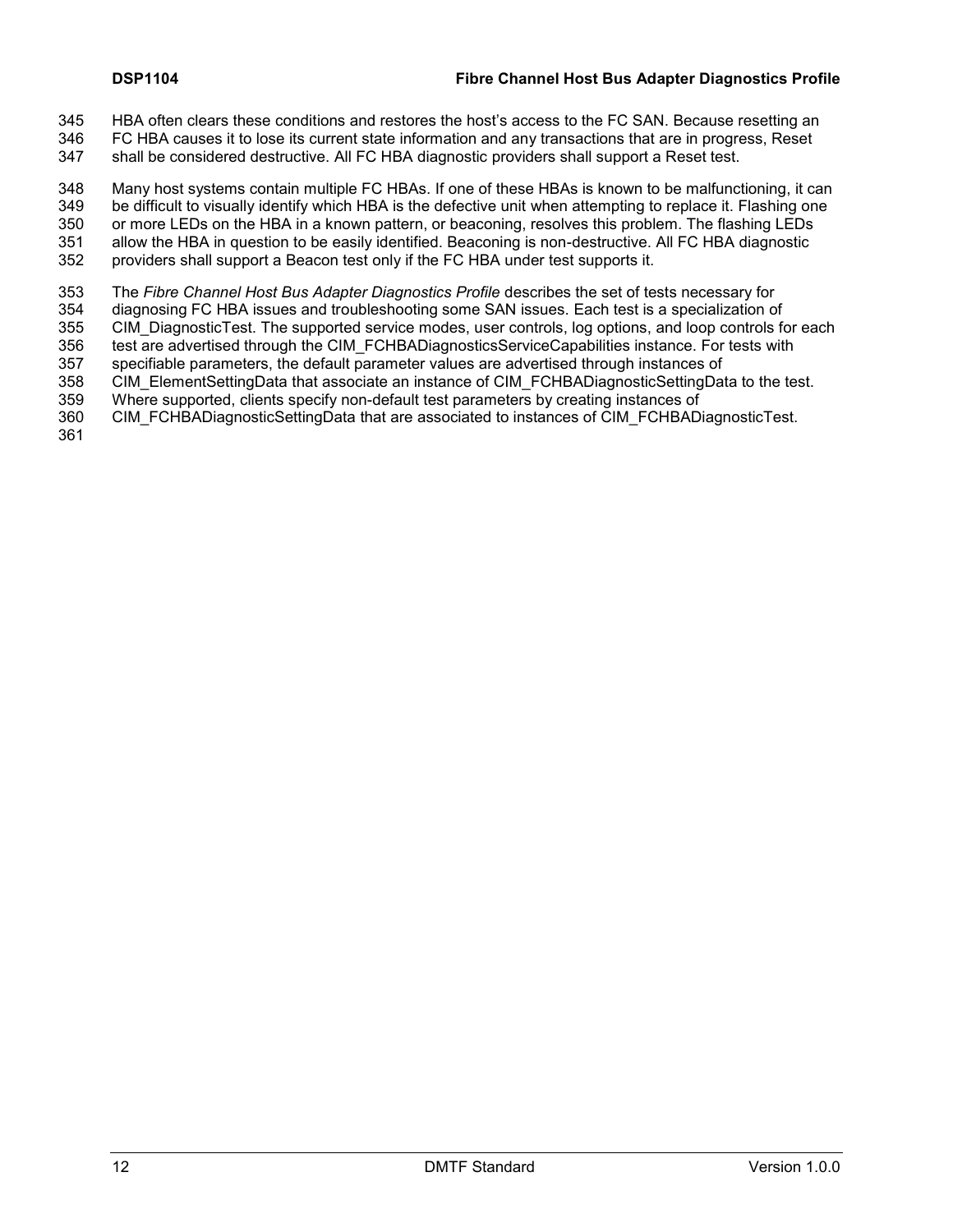



<span id="page-12-0"></span>362

363 **Figure 1 – Fibre Channel Host Bus Adapter Diagnostics Profile: Profile class diagram**

364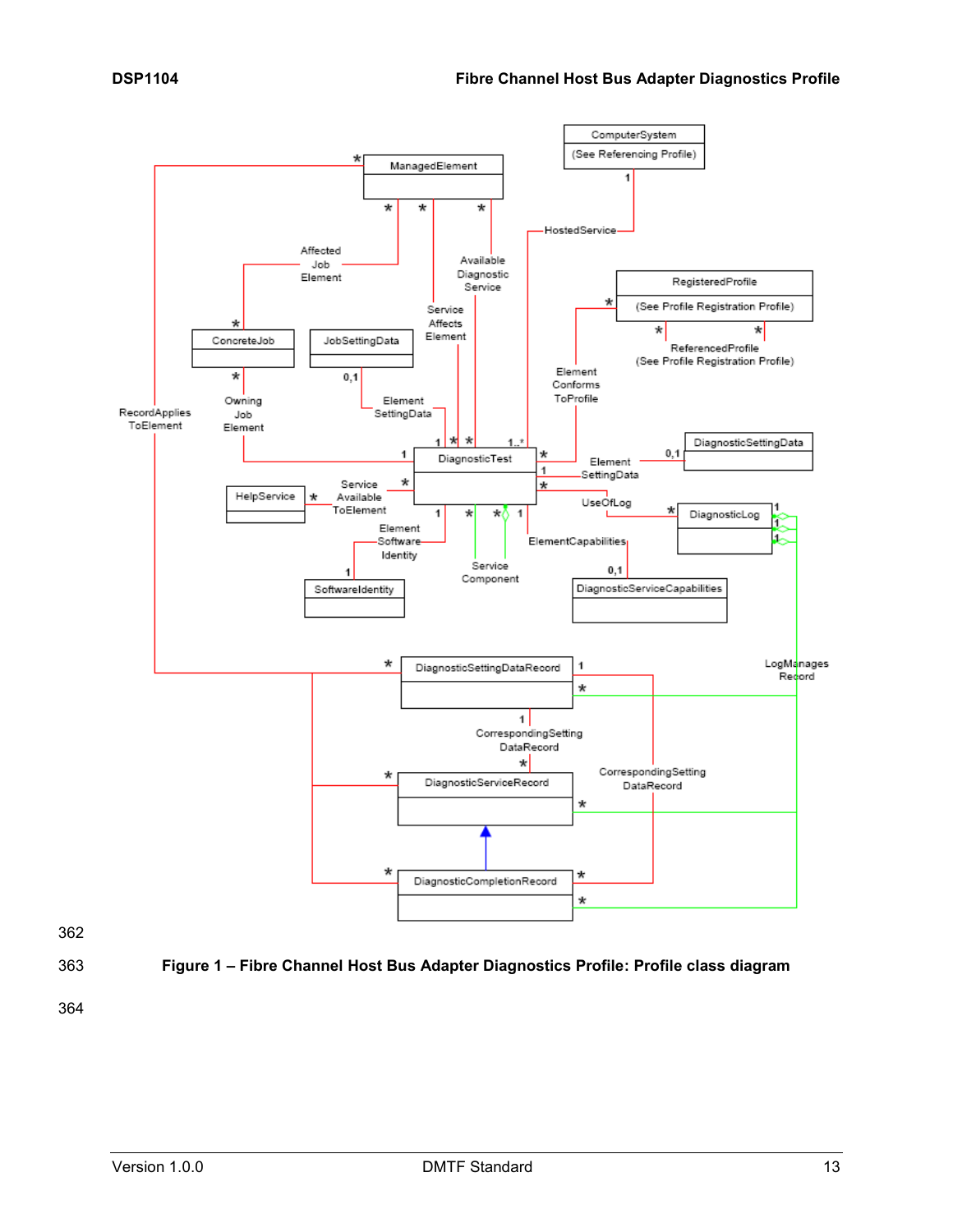## <span id="page-13-0"></span>365 **7 Implementation**

<span id="page-13-1"></span>366 This clause provides additional implementation details for the various diagnostic tests of this profile.

## 367 **7.1 FC HBA test information**

368 [Table 2](#page-13-2) contains information about the test types.

#### 369 **Table 2 – Test type information**

<span id="page-13-2"></span>

| <b>Test name</b>     | <b>Test information</b>  |                                                                                                                                                                                                                                          |  |
|----------------------|--------------------------|------------------------------------------------------------------------------------------------------------------------------------------------------------------------------------------------------------------------------------------|--|
| Beacon               | <b>Description</b>       | The diagnostic causes at least one of the LEDs of an FC HBA to flash on<br>and off.                                                                                                                                                      |  |
|                      | <b>Coverage Range</b>    | FC HBA LEDS                                                                                                                                                                                                                              |  |
|                      | <b>Destructive</b>       | <b>No</b>                                                                                                                                                                                                                                |  |
|                      | <b>User Control</b>      | The user may specify the number of iterations or the duration that the<br>LED blinks on and off.                                                                                                                                         |  |
|                      | <b>Execution Time</b>    | The test shall run on the order of seconds or minutes.                                                                                                                                                                                   |  |
|                      | <b>Built into Device</b> | Yes                                                                                                                                                                                                                                      |  |
|                      | <b>Details</b>           | The LED flash pattern is determined by the vendor, but the pattern shall<br>be distinct from that of normal activity. The LED to be flashed may be the<br>normal activity/status LEDs or separate LEDs provided solely for<br>beaconing. |  |
| Echo                 | <b>Description</b>       | The diagnostic verifies the data path from host to target.                                                                                                                                                                               |  |
|                      | <b>Coverage Range</b>    | The complete data path from host to target                                                                                                                                                                                               |  |
|                      | <b>Destructive</b>       | The diagnostic can cause a loss of network bandwidth and cause<br>problems for some applications.                                                                                                                                        |  |
|                      | <b>User Control</b>      | The user may specify the type of Echo test, the buffer size and buffer<br>pattern to be used, and the target device.                                                                                                                     |  |
|                      | <b>Execution Time</b>    | The test shall run on the order of seconds or minutes.                                                                                                                                                                                   |  |
|                      | <b>Built into Device</b> | Yes                                                                                                                                                                                                                                      |  |
|                      | <b>Details</b>           | The FC HBA must be connected to a SAN that contains a device that<br>supports Echo.                                                                                                                                                      |  |
| External<br>Loopback | <b>Coverage Area</b>     | The diagnostic verifies that the entire data path through an FC HBA is<br>working properly.                                                                                                                                              |  |
|                      | <b>Coverage Range</b>    | The entire FC HBA data path                                                                                                                                                                                                              |  |
|                      | <b>Destructive</b>       | The diagnostic blocks all access to the SAN while it is in progress.                                                                                                                                                                     |  |
|                      | <b>User Control</b>      | The user may specify the buffer size and buffer pattern to be used.                                                                                                                                                                      |  |
|                      | <b>Execution Time</b>    | The test shall run on the order of seconds or minutes.                                                                                                                                                                                   |  |
|                      | <b>Built into Device</b> | Yes                                                                                                                                                                                                                                      |  |
|                      | <b>Details</b>           | A loopback connector is required. With an external loopback connector<br>attached to the FC HBA, data packets are sent to the FC HBA and then<br>read back. The results are compared to verify that the data does not<br>change.         |  |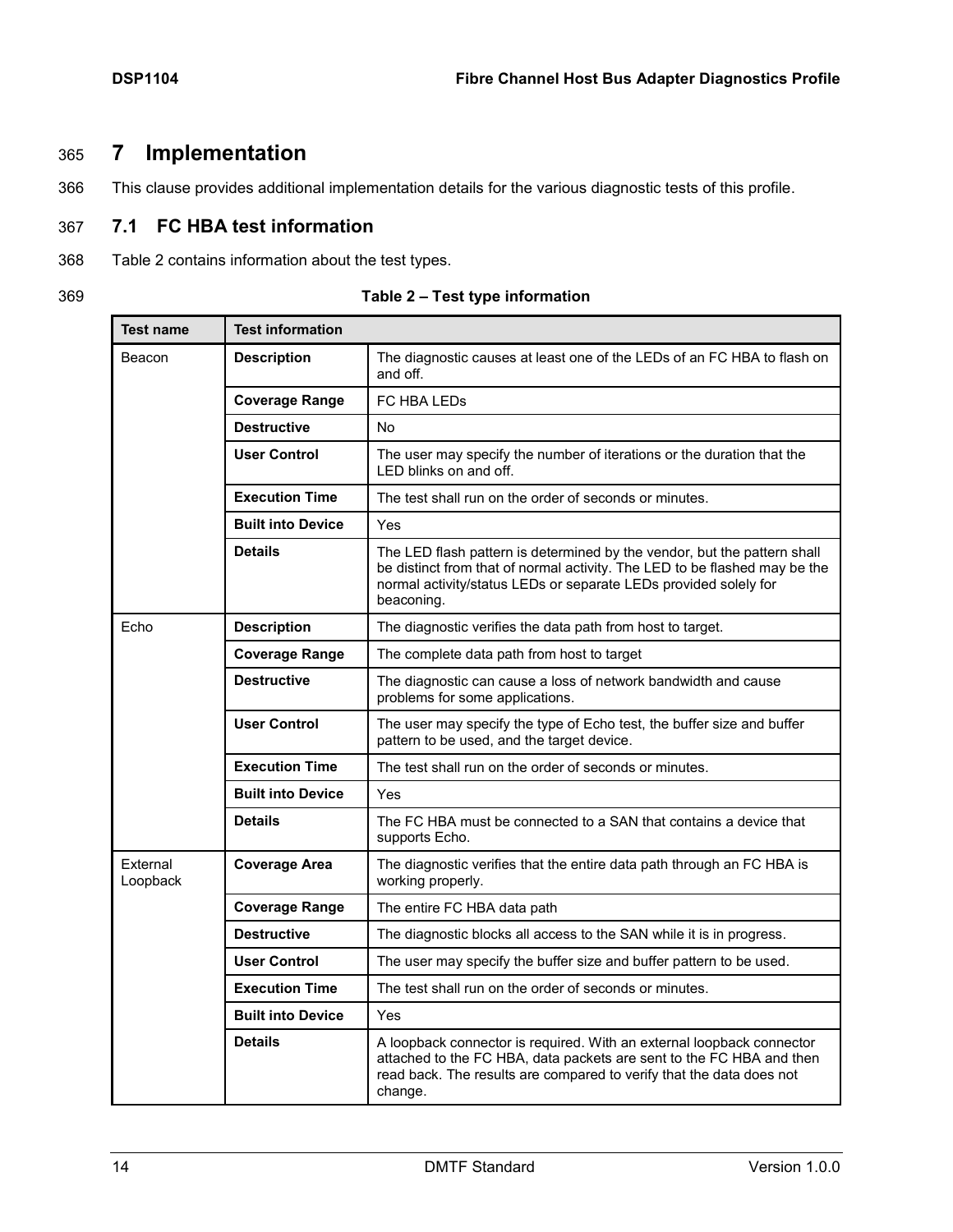| <b>Test name</b> | <b>Test information</b>  |                                                                                                                                                                                       |  |  |  |
|------------------|--------------------------|---------------------------------------------------------------------------------------------------------------------------------------------------------------------------------------|--|--|--|
| <b>Host Bus</b>  | <b>Coverage Area</b>     | The diagnostic tests an FC HBA's host bus interface.                                                                                                                                  |  |  |  |
| Loopback         | <b>Coverage Range</b>    | The data path from the host system's memory to the FC HBA's host bus<br>interface.                                                                                                    |  |  |  |
|                  | <b>Destructive</b>       | This test blocks all access to the SAN while it is in progress.                                                                                                                       |  |  |  |
|                  | <b>User Control</b>      | The user may specify the buffer size and buffer pattern to be used.                                                                                                                   |  |  |  |
|                  | <b>Execution Time</b>    | The test shall run on the order of seconds.                                                                                                                                           |  |  |  |
|                  | <b>Built into Device</b> | Yes                                                                                                                                                                                   |  |  |  |
|                  | <b>Details</b>           | After activating the host bus loopback, data packets are sent to the FC<br>HBA and then read back. The results are compared to verify that the<br>data has not changed.               |  |  |  |
| Internal         | <b>Coverage Area</b>     | The diagnostic verifies the integrity of internal data paths in the FC HBA.                                                                                                           |  |  |  |
| Loopback         | <b>Coverage Range</b>    | The data path from the host through most of the FC HBA is tested. The<br>actual placement of the loopback is vendor-dependent, but it is normally<br>before the Fibre Channel optics. |  |  |  |
|                  | <b>Destructive</b>       | The diagnostic blocks all access to the SAN while it is in progress.                                                                                                                  |  |  |  |
|                  | <b>User Control</b>      | The user may specify the buffer size and buffer pattern to be used.                                                                                                                   |  |  |  |
|                  | <b>Execution Time</b>    | The test shall run on the order of seconds.                                                                                                                                           |  |  |  |
|                  | <b>Built into Device</b> | Yes                                                                                                                                                                                   |  |  |  |
|                  | <b>Details</b>           | After activating the internal loopback, data packets are sent to the FC<br>HBA and then read back. The results are compared to verify that the<br>data has not changed.               |  |  |  |
| Ping             | <b>Coverage Area</b>     | The diagnostic verifies the existence and accessibility of devices on the<br>SAN.                                                                                                     |  |  |  |
|                  | <b>Coverage Range</b>    | Complete data path from host to target                                                                                                                                                |  |  |  |
|                  | <b>Destructive</b>       | No                                                                                                                                                                                    |  |  |  |
|                  | <b>User Control</b>      | The user may specify the type of Ping test, the buffer size and buffer<br>pattern to be used, and the target device.                                                                  |  |  |  |
|                  | <b>Execution Time</b>    | The test shall run on the order of seconds or minutes.                                                                                                                                |  |  |  |
|                  | <b>Built into Device</b> | Yes                                                                                                                                                                                   |  |  |  |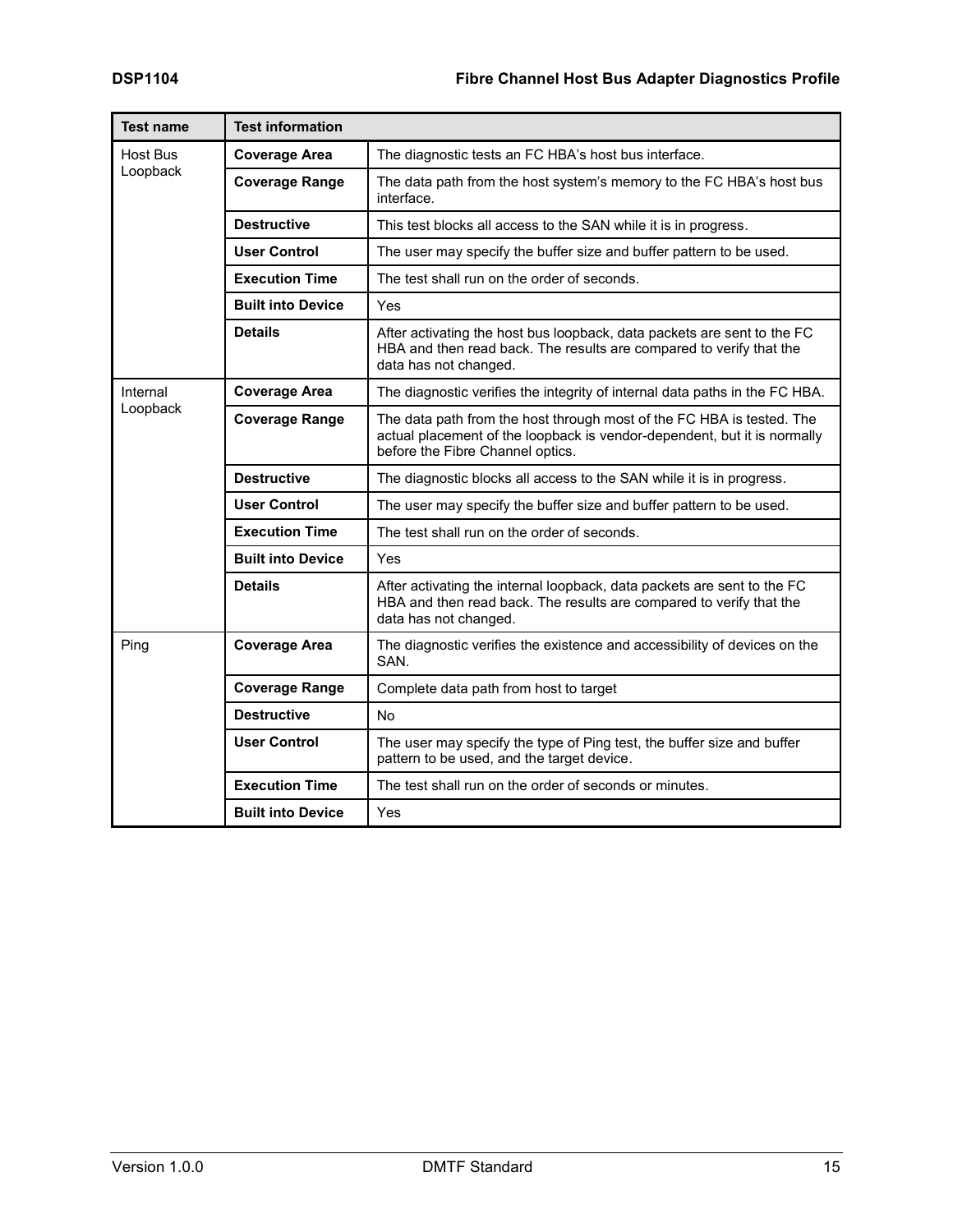| <b>Test name</b> | <b>Test information</b>  |                                                                                                                                                                                                                                                                                                                                                                                                                                                                                                                                                                                                                                                                                                                                                                                                                                                                                    |  |  |
|------------------|--------------------------|------------------------------------------------------------------------------------------------------------------------------------------------------------------------------------------------------------------------------------------------------------------------------------------------------------------------------------------------------------------------------------------------------------------------------------------------------------------------------------------------------------------------------------------------------------------------------------------------------------------------------------------------------------------------------------------------------------------------------------------------------------------------------------------------------------------------------------------------------------------------------------|--|--|
|                  | <b>Details</b>           | The FC HBA must be connected to a SAN that contains a device that<br>supports the desired Ping mechanism.                                                                                                                                                                                                                                                                                                                                                                                                                                                                                                                                                                                                                                                                                                                                                                          |  |  |
|                  |                          | Fibre Channel protocol does not contain any constructs similar to ICMP<br>Ping that are universally implemented. The closest match to Ping is the<br>optional Fibre Channel Echo Extended Link (FC Echo). It sends a single<br>frame of data to a recipient that then returns it without modifying its<br>content.                                                                                                                                                                                                                                                                                                                                                                                                                                                                                                                                                                 |  |  |
|                  |                          | Determining that the content has not changed verifies that the recipient is<br>present and can be communicated with correctly. Another possible<br>mechanism for implementing Ping functionality would be to use SCSI<br>commands such as Inquiry to access the device. This would provide<br>coverage for all SCSI devices connected to the SAN. Because no one<br>mechanism can provide coverage for all FC devices, a Ping test shall<br>support both FC and SCSI Inquiry. Other mechanisms such as FC Trace<br>Route may also be used. To minimize the use of SAN bandwidth, both<br>the size of the data packet to be transmitted and the number of iterations<br>should be kept small. The input parameters of this Ping test should be<br>similar to those defined by T11's Fibre Channel Storage Network Ping<br>(SNPing) utility specification for Fibre channel devices. |  |  |
| Reset            | <b>Coverage Area</b>     | The diagnostic causes the FC HBA to reinitialize itself.                                                                                                                                                                                                                                                                                                                                                                                                                                                                                                                                                                                                                                                                                                                                                                                                                           |  |  |
|                  | <b>Coverage Range</b>    | The entire FC HBA                                                                                                                                                                                                                                                                                                                                                                                                                                                                                                                                                                                                                                                                                                                                                                                                                                                                  |  |  |
|                  | <b>Destructive</b>       | Any traffic in progress is lost, and the FC HBA is unable to carry traffic<br>while this test is in progress.                                                                                                                                                                                                                                                                                                                                                                                                                                                                                                                                                                                                                                                                                                                                                                      |  |  |
|                  | <b>User Control</b>      | None                                                                                                                                                                                                                                                                                                                                                                                                                                                                                                                                                                                                                                                                                                                                                                                                                                                                               |  |  |
|                  | <b>Execution Time</b>    | The test shall run on the order of seconds.                                                                                                                                                                                                                                                                                                                                                                                                                                                                                                                                                                                                                                                                                                                                                                                                                                        |  |  |
|                  | <b>Built into Device</b> | Yes                                                                                                                                                                                                                                                                                                                                                                                                                                                                                                                                                                                                                                                                                                                                                                                                                                                                                |  |  |
|                  | <b>Details</b>           | The implementation of this test is vendor-specific.                                                                                                                                                                                                                                                                                                                                                                                                                                                                                                                                                                                                                                                                                                                                                                                                                                |  |  |
| Self-Test        | <b>Coverage Area</b>     | This test allows all components of the FC HBA to be tested.                                                                                                                                                                                                                                                                                                                                                                                                                                                                                                                                                                                                                                                                                                                                                                                                                        |  |  |
|                  | <b>Coverage Range</b>    | The entire FC HBA except for the FC optics                                                                                                                                                                                                                                                                                                                                                                                                                                                                                                                                                                                                                                                                                                                                                                                                                                         |  |  |
|                  | <b>Destructive</b>       | The FC HBA is unable to carry traffic while this test is in progress.                                                                                                                                                                                                                                                                                                                                                                                                                                                                                                                                                                                                                                                                                                                                                                                                              |  |  |
|                  | <b>User Control</b>      | None                                                                                                                                                                                                                                                                                                                                                                                                                                                                                                                                                                                                                                                                                                                                                                                                                                                                               |  |  |
|                  | <b>Execution Time</b>    | The test shall run on the order of seconds.                                                                                                                                                                                                                                                                                                                                                                                                                                                                                                                                                                                                                                                                                                                                                                                                                                        |  |  |
|                  | <b>Built into Device</b> | Yes                                                                                                                                                                                                                                                                                                                                                                                                                                                                                                                                                                                                                                                                                                                                                                                                                                                                                |  |  |
|                  | <b>Details</b>           | The details of the Self-Test are vendor-specific. It is expected that the<br>test will be comprehensive, testing all possible components on the FC<br>HBA. The test is not expected to test the FC optics. The test must leave<br>the HBA in the same state that it was in before the test was run.                                                                                                                                                                                                                                                                                                                                                                                                                                                                                                                                                                                |  |  |
| <b>Status</b>    | <b>Coverage Area</b>     | The diagnostic checks the health of the FC HBA, not including the FC<br>optics.                                                                                                                                                                                                                                                                                                                                                                                                                                                                                                                                                                                                                                                                                                                                                                                                    |  |  |
|                  | <b>Coverage Range</b>    | The data path to the FC HBA and the entire FC HBA except for the FC<br>optics is tested.                                                                                                                                                                                                                                                                                                                                                                                                                                                                                                                                                                                                                                                                                                                                                                                           |  |  |
|                  | <b>Destructive</b>       | <b>No</b>                                                                                                                                                                                                                                                                                                                                                                                                                                                                                                                                                                                                                                                                                                                                                                                                                                                                          |  |  |
|                  | <b>User Control</b>      | None                                                                                                                                                                                                                                                                                                                                                                                                                                                                                                                                                                                                                                                                                                                                                                                                                                                                               |  |  |
|                  | <b>Execution Time</b>    | The test shall run on the order of seconds.                                                                                                                                                                                                                                                                                                                                                                                                                                                                                                                                                                                                                                                                                                                                                                                                                                        |  |  |
|                  | <b>Built into Device</b> | Yes                                                                                                                                                                                                                                                                                                                                                                                                                                                                                                                                                                                                                                                                                                                                                                                                                                                                                |  |  |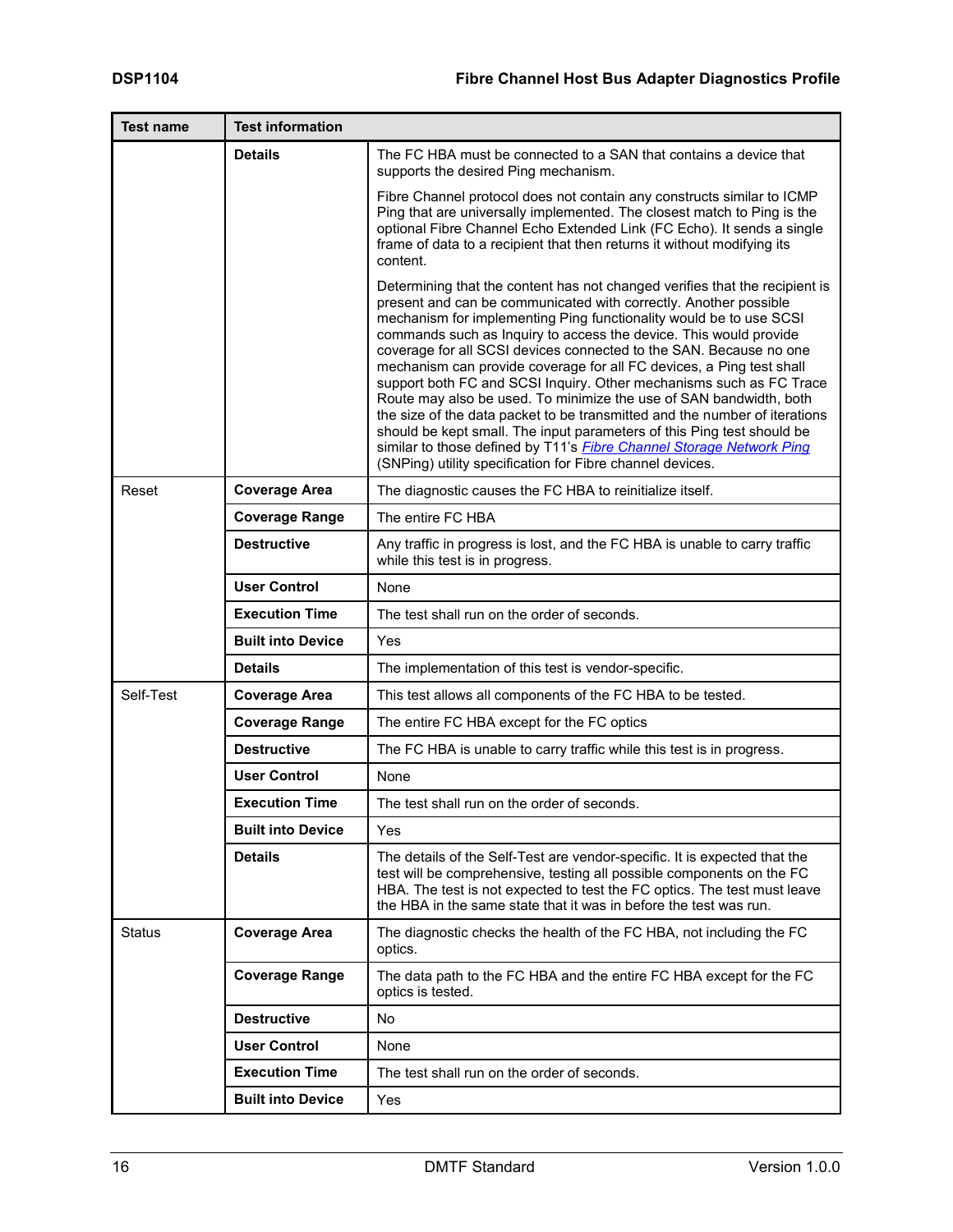| <b>Test name</b> | <b>Test information</b> |                                                                                                                                                                                                                                                                    |  |
|------------------|-------------------------|--------------------------------------------------------------------------------------------------------------------------------------------------------------------------------------------------------------------------------------------------------------------|--|
|                  | <b>Details</b>          | The implementation of this test is vendor-unique but should take into<br>consideration the state of the FC port. Other possible data sources to be<br>used include the results of the last POST or Self-Test, trends in error<br>counts, and vendor-specific data. |  |

#### <span id="page-16-0"></span>370 **7.2 CIM\_FCHBADiagnosticTest**

 The CIM\_FCHBADiagnosticTest class can be used for a variety of tests necessary for diagnosing FC HBA issues. [Table 3](#page-16-1) defines the valid property values and whether the test is mandatory or optional. An implementation may extend this class and add vendor-defined tests using the Vendor Defined range of the FCHBATestType valuemap.

375 [Table 4](#page-17-1) provides additional information about the CIM\_FCHBADiagnosticTest class.

376 **Table 3 – CIM\_FCHBADiagnosticTest property requirements**

<span id="page-16-1"></span>

| <b>Test name</b>     | <b>Criteria</b> | ElementName*                     | <b>FCHBATestType</b> | TestType*        |
|----------------------|-----------------|----------------------------------|----------------------|------------------|
| <b>Beacon</b>        | Optional        | FC HBA Beacon Test               | 2                    | (2) Functional   |
| Echo                 | Mandatory       | FC HBA Echo Test                 | 3                    | $(3)$ Stress     |
|                      |                 |                                  |                      | (5) Access Test  |
| External             | Mandatory       | <b>FC HBA External</b>           | 4                    | (2) Functional   |
| Loopback             |                 | Loopback Test                    |                      | (5) Access Test  |
| Host Bus<br>Loopback | Optional        | FC HBA Host Bus<br>Loopback Test | 5                    | (2) Functional   |
| Internal<br>Loopback | Mandatory       | FC HBA Internal<br>Loopback Test | 6                    | (2) Functional   |
| Ping                 | Mandatory       | FC HBA Ping Test                 | 7                    | (5) Access Test  |
| Reset                | Mandatory       | FC HBA Reset Test                | 8                    | (2) Functional   |
| Self                 | Mandatory       | FC HBA Self-Test                 | 9                    | (2) Functional   |
| <b>Status</b>        | Mandatory       | FC HBA Status Test               | 10                   | (4) Health Check |

377 An asterisk (\*) indicates that the property is inherited from the parent class CIM\_DiagnosticSettingData.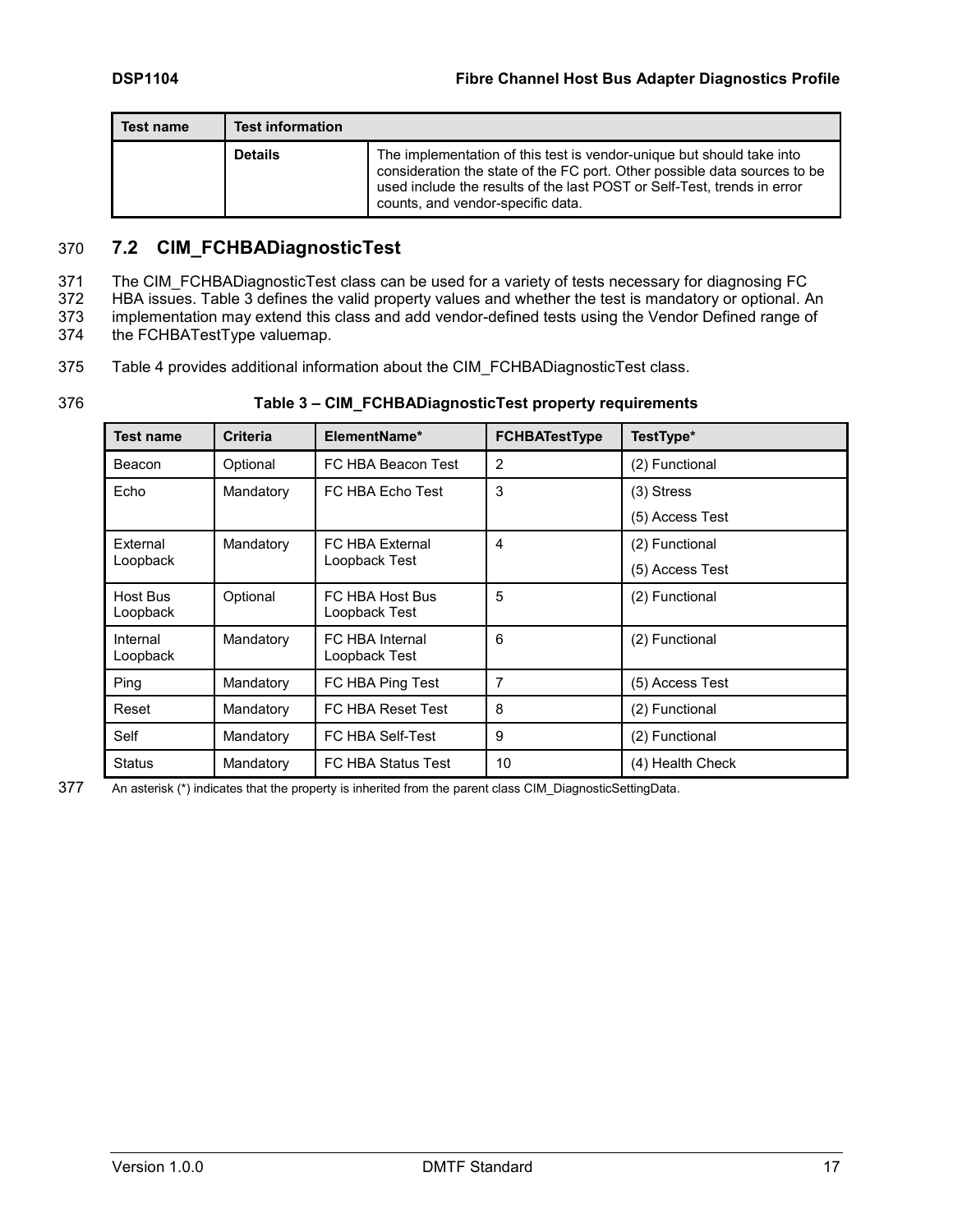#### 378 **Table 4 – CIM\_FCHBADiagnosticTest property requirements**

<span id="page-17-1"></span>

| <b>Test name</b>         | <b>Characteristics*</b>                                 | <b>Comment</b>                                                                                            |
|--------------------------|---------------------------------------------------------|-----------------------------------------------------------------------------------------------------------|
| Beacon                   |                                                         |                                                                                                           |
| Echo                     | 4 (Is Destructive)<br>10 (Additional Hardware Required) | The FC HBA must be connected to a SAN that contains<br>a device that supports Echo.                       |
| <b>External Loopback</b> | 4 (Is Destructive)<br>10 (Additional Hardware Required) | A loopback connector is required.                                                                         |
| Host Bus Loopback        | 4 (Is Destructive)                                      |                                                                                                           |
| Internal Loopback        | 4 (Is Destructive)                                      |                                                                                                           |
| Ping                     | 4 (Is Destructive)<br>10 (Additional Hardware Required) | The FC HBA must be connected to a SAN that contains<br>a device that supports the desired Ping mechanism. |
| Reset                    | 4 (Is Destructive)                                      |                                                                                                           |
| Self-Test                | 4 (Is Destructive)                                      |                                                                                                           |
| <b>Status</b>            |                                                         |                                                                                                           |
| Beacon                   |                                                         |                                                                                                           |

379 An asterisk (\*) indicates that the property is inherited from the parent class CIM\_DiagnosticTest

## <span id="page-17-0"></span>380 **7.3 CIM\_FCHBADiagnosticSettingData**

381 One or more instances of the CIM\_FCHBADiagnosticSettingData class may be implemented. They are 382 associated to CIM\_FCHBADiagnosticTest using CIM\_ElementSettingData. The vendor-defined default 383 values may be specified and advertised using an instance of CIM FCHBADiagnosticSettingData that is 384 referenced by the instance of CIM\_ElementSettingData whose property value for IsDefault is 1 (Is 385 Default).

386 A diagnostic test may require parameters to run. Some parameters may affect how the test is run, while 387 other parameters provide the values to be used by the test.

388 The CIM DiagnosticSettingData class contains properties that affect how a diagnostic test is run (for 389 example, LoopControl, QuickMode), how errors are handled (for example, HaltOnError), or how results 390 are logged (for example, LogOptions). CIM\_DiagnosticSettingData is an argument to the

391 CIM\_DiagnosticTest.RunDiagnosticService() extrinsic method. If additional properties are needed that

392 control the behavior of the diagnostic test, they should be defined in a subclass of

393 CIM\_DiagnosticSettingData.

394 The client may use the vendor-defined default CIM\_FCHBADiagnosticSettingData instance as an

395 argument to the CIM\_FCHBADiagnosticTest.RunDiagnosticService( ) extrinsic method. Alternatively, the 396 client may create its own instance of CIM\_FCHBADiagnosticSettingData and use it instead.

397 The CIM\_FCHBADiagnosticSettingData class defines the parameters that may be used by some of the

398 FC HBA tests. [Table 5](#page-18-0) lists these test parameters and shows which tests might use them. An

399 implementation may extend this class and define additional parameters for any other Vendor Defined 400 tests.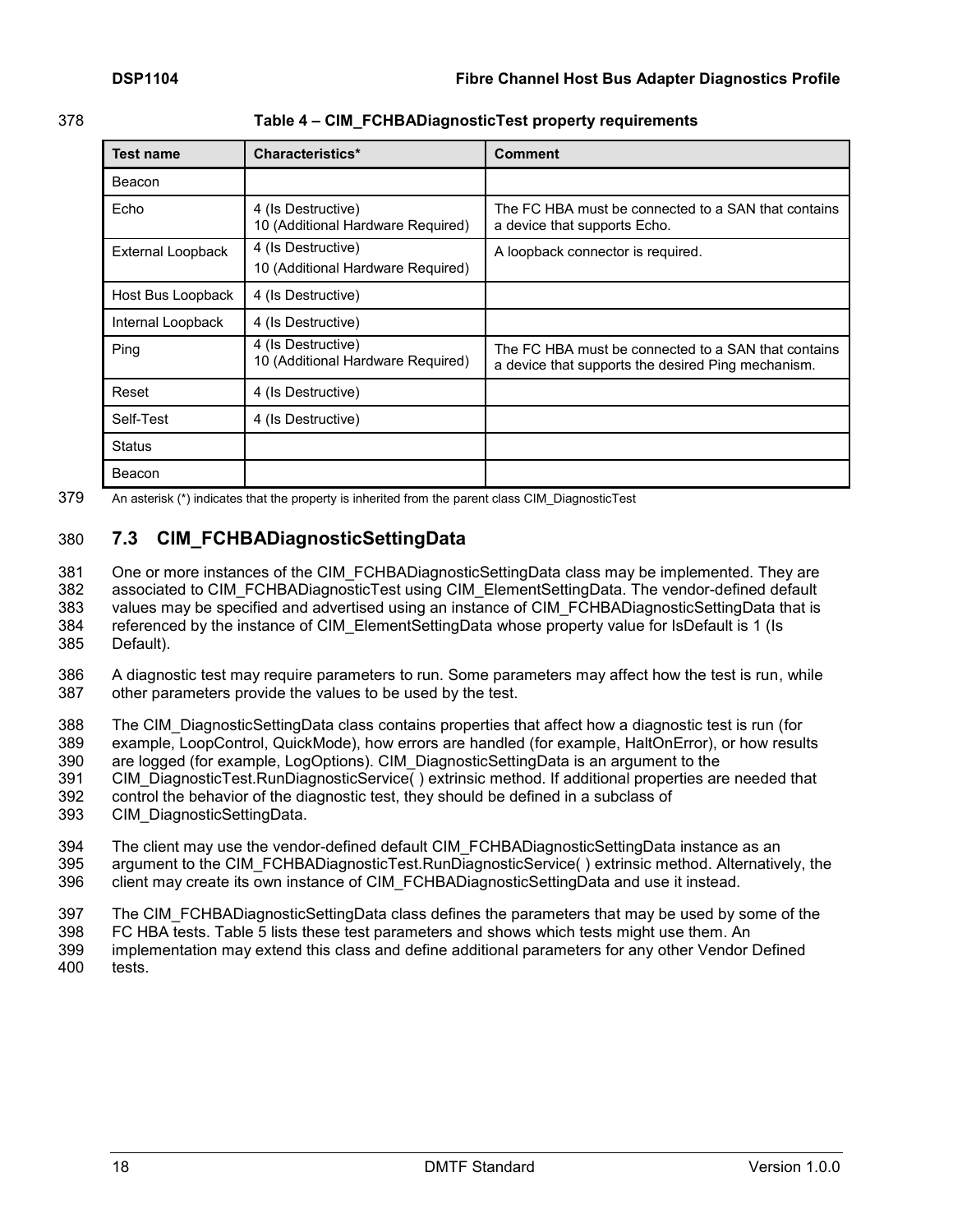401 **Table 5 – CIM\_FCHBADiagnosticSettingData property requirements**

<span id="page-18-0"></span>

| Test name            | ElementName*                     | <b>Target</b><br>device | <b>Echo</b><br>mechanism | <b>LUN</b> | <b>Buffer</b><br>sizes | <b>Buffer</b><br>pattern | Ping<br>mechanism |
|----------------------|----------------------------------|-------------------------|--------------------------|------------|------------------------|--------------------------|-------------------|
| Beacon               | FC HBA Beacon Test               |                         |                          |            |                        |                          |                   |
| Echo                 | FC HBA Echo Test                 | Used                    | Used                     | Used       | Used                   | Used                     |                   |
| External<br>Loopback | FC HBA External<br>Loopback Test |                         |                          |            | Used                   | Used                     |                   |
| Host Bus<br>Loopback | FC HBA Host Bus<br>Loopback Test |                         |                          |            | Used                   | Used                     |                   |
| Internal<br>Loopback | FC HBA Internal<br>Loopback Test |                         |                          |            | Used                   | Used                     |                   |
| Ping                 | FC HBA Ping Test                 | Used                    |                          | Used       | Used                   | Used                     | Used              |
| Reset                | FC HBA Reset Test                |                         |                          |            |                        |                          |                   |
| Self                 | FC HBA Self-Test                 |                         |                          |            |                        |                          |                   |
| Status               | FC HBA Status Test               |                         |                          |            |                        |                          |                   |
| <b>Stress</b>        | FC HBA Beacon Test               |                         |                          |            |                        |                          |                   |

402 An asterisk (\*) indicates that the property is inherited from the parent class CIM\_DiagnosticSettingData.

## <span id="page-18-1"></span>403 **7.3.1 CIM\_FCHBADiagnosticSettingData.TargetDevice**

- 404 This property is used by a client for the Echo and Ping tests to specify which device they are targeting.
- 405 The Echo and Ping tests send packets of data from the local host to a remote device on the FC SAN. The
- 406 CIM\_DiagnosticService.RunDiagnosticService( ) extrinsic method requires a reference to the managed
- 407 element (local FC HBA) to be used in the test. However, in order to run the test, the address of the 408 remote device is needed.
- 409 When FC Echo is being used, this property contains either the World Wide Port Name (WWPN) or the FC
- 410 port address of the device to be targeted. Typically, a port address is used for point-to-point and
- 411 arbitrated loops, while a WWPN is normally used in fabrics. When SCSI Inquiry is to be used, the property 412 must contain a WWPN.
- 413 The string is formatted as ASCII characters representing hexadecimal digits. The only characters to be
- 414 used shall be 0–9 and A–F. Leading zeros are permitted. WWPNs shall contain 16 characters. FC port 415 addresses shall contain six characters.
- 416 For the Echo and Ping tests, TargetDevice has no default value; that is, a value must be specified.
- 417 NOTE When SCSI commands are used, in addition to specifying the target device, the client must specify a LUN 418 on the target device using CIM\_FCHBADiagnosticSettingData.LUN.

#### <span id="page-18-2"></span>419 **7.3.2 CIM\_FCHBADiagnosticSettingData.TargetDeviceFormat**

- 420 This property specifies the format of the TargetDevice value, which is a string formatted as ASCII
- 421 characters representing hexadecimal digits. The only characters to be used shall be 0–9 and A–F.
- 422 Leading zeros are permitted. WWPNs shall contain 16 characters. FC port addresses shall contain six 423 characters.

#### <span id="page-18-3"></span>424 **7.3.3 CIM\_FCHBADiagnosticSettingData.EchoMechanism**

425 This property is used by a client for the Echo test to specify one of the Echo test types listed in [Table 6.](#page-19-0)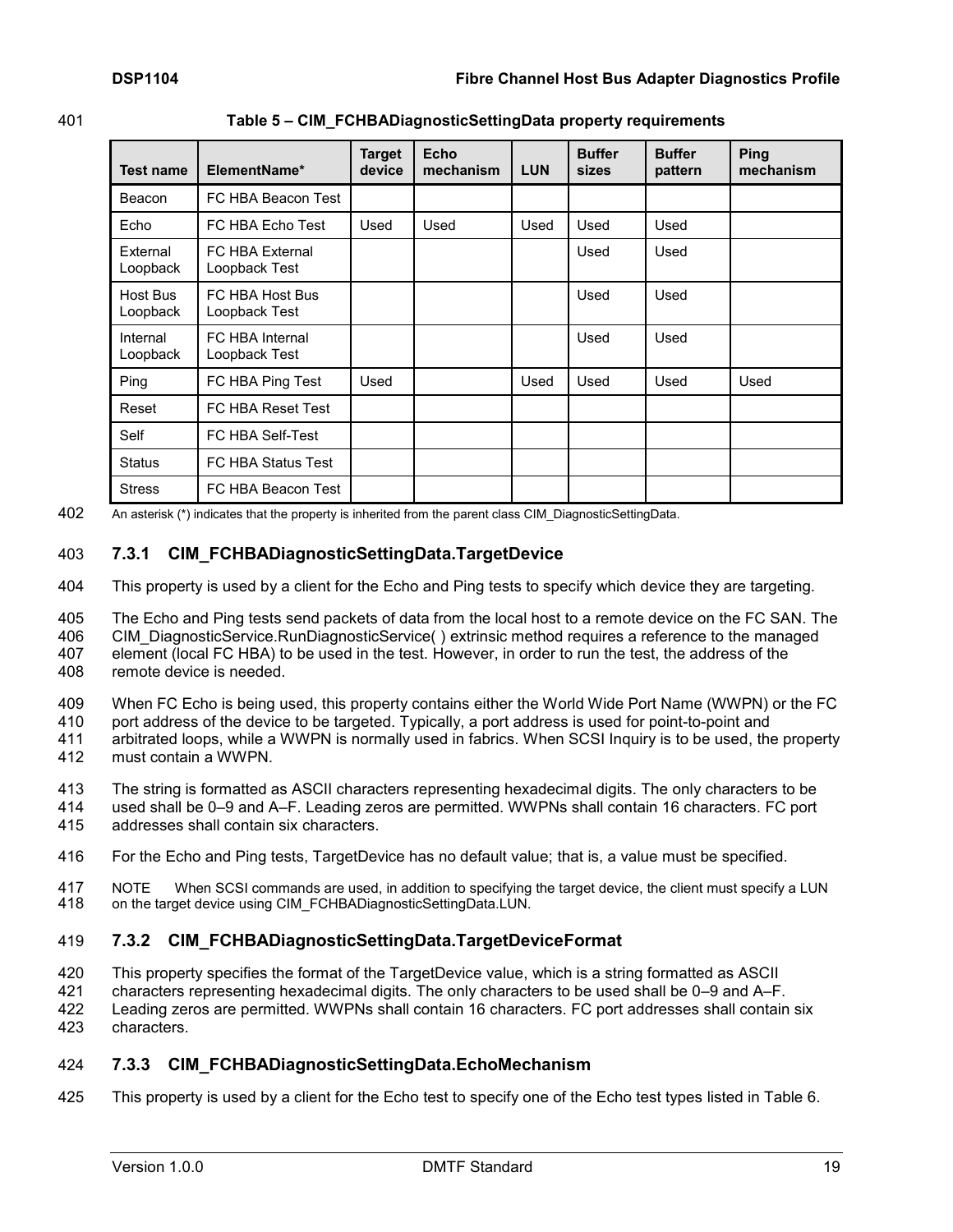#### **Table 6 – CIM\_FCHBADiagnosticSettingData.EchoMechanism**

<span id="page-19-0"></span>

| <b>EchoMechanism value</b> | <b>Criteria</b> | <b>Notes</b> |
|----------------------------|-----------------|--------------|
| 1 (Other)                  | Optional        |              |
| 2 (FC Echo)                | Mandatory       | The default  |
| 3 (SCSI read/write)        | Mandatory       |              |
| 4 (FC Trace Route)         | Optional        |              |
| 5 (FC Test)                | Optional        |              |

Fibre Channel Echo Extended Link (FC Echo) can be used to implement the Echo test against many, but

not all, FC devices. CT Pass Through allows SCSI read/write buffer commands to be used to implement

Echo against SCSI or SAS devices attached to the SAN. Because no one mechanism can be used to

- implement the Echo test against all possible devices, FC HBA providers shall support both of these mechanisms in order to maximize the number of testable devices.
- 
- Support for FC Trace Route is optional and requires the use of the HBA\_SendCTPassThruV2 function to
- send an FC Trace Route CT payload. Support for FC Test is also optional and requires the use of the

434 SMHBA SendTEST function. Both of these functions require that the FC HBA, the associated HBAAPI

<span id="page-19-1"></span>435 library, and the target support SM-HBA.

#### **7.3.4 CIM\_FCHBADiagnosticSettingData.LUN**

- This property is used by a client for the tests shown in [Table 5](#page-18-0) to specify which LUN they are targeting when SCSI commands are used as the Echo mechanism or Ping mechanism.
- The typical default value is 0. The vendor-defined default value is advertised using the default instance of 440 CIM FCHBADiagnosticSettingData.
- <span id="page-19-2"></span>If no value is specified by the client, the vendor-defined default value will be used.

#### **7.3.5 CIM\_FCHBADiagnosticSettingData.BufferSizes**

- This array property is used by a client for the tests shown in [Table 5](#page-18-0) to specify the data buffer sizes to be used during the test.
- The vendor-defined default value is advertised using the default instance of
- 446 CIM FCHBADiagnosticSettingData.
- <span id="page-19-3"></span>If no value is specified by the client, the vendor-defined default value will be used.

#### **7.3.6 CIM\_FCHBADiagnosticSettingData.BufferPattern**

- This octet array property is used by a client for the tests shown in [Table 5](#page-18-0) to specify the data pattern to be used by the test. If the buffer pattern is smaller than BufferSize, the pattern will be repeated as necessary
- to fill the buffer. If the buffer pattern is larger than BufferSize, the pattern will be truncated.
- The vendor-defined default value is advertised using the default instance of
- 453 CIM FCHBADiagnosticSettingData.
- <span id="page-19-4"></span>If no value is specified by the client, the vendor-defined default pattern will be used.

#### **7.3.7 CIM\_FCHBADiagnosticSettingData.PingMechanism**

 This property is used by a client for the Ping test to specify the tests shown in [Table 7.](#page-20-1) Vendors may extend PingMechanism to include other mechanisms for implementing Ping. The mechanism used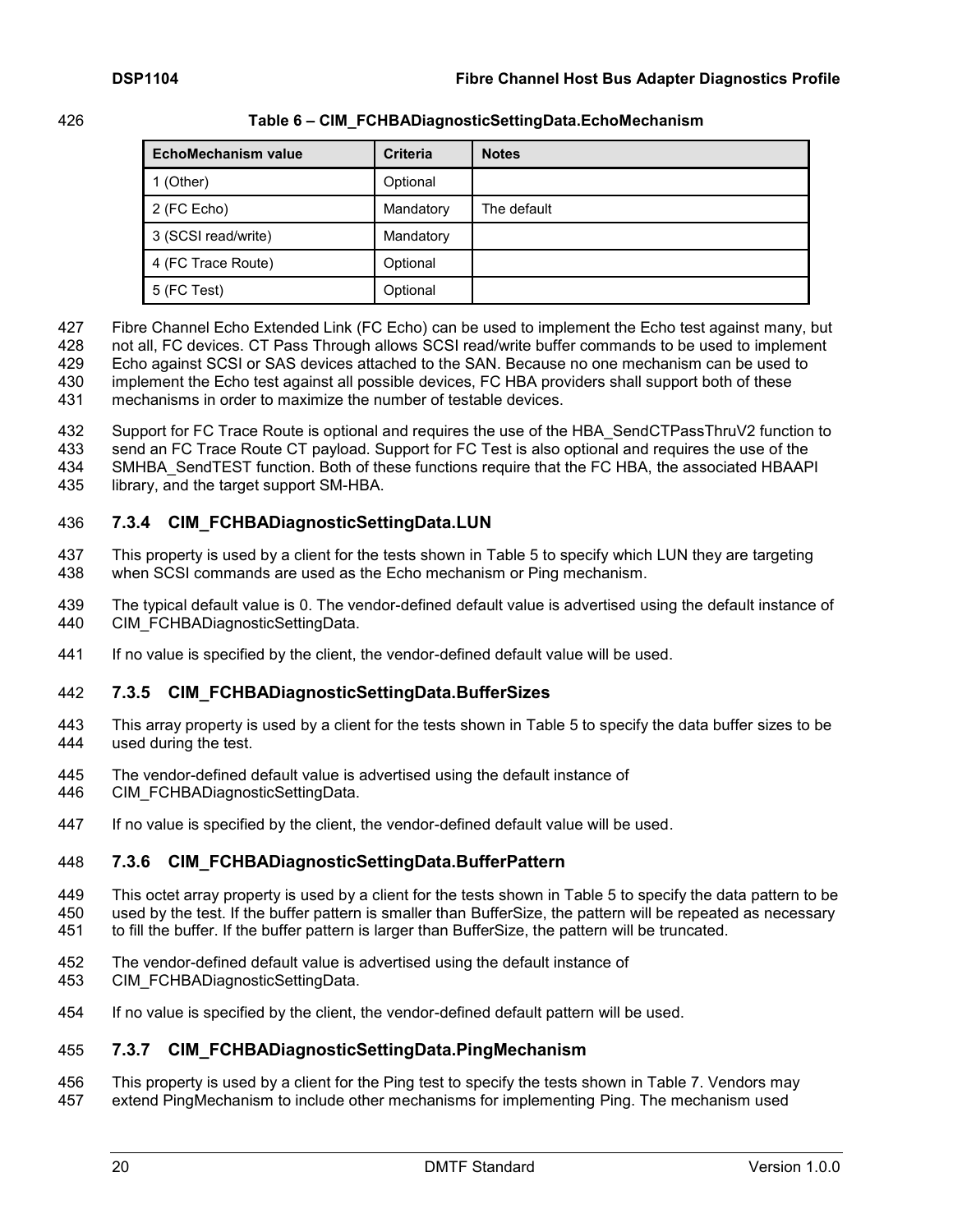458 depends upon the capabilities of the device being tested. Clients may not know which mechanism is

459 appropriate for a particular device. Therefore, providers shall have a mode where every mechanism is

460 tried in succession until one is successful or all have been tried.

#### 461 **Table 7 – CIM\_FCHBADiagnosticSettingData.PingMechanism**

<span id="page-20-1"></span>

| <b>PingMechanism value</b> | <b>Criteria</b> | <b>Notes</b> |
|----------------------------|-----------------|--------------|
| 1 (Other)                  | Optional        |              |
| $2$ (Use All)              | Mandatory       | The default  |
| 3 (FC Echo)                | Mandatory       |              |
| 4 (SCSI Inquiry)           | Mandatory       |              |

## <span id="page-20-0"></span>462 **7.4 CIM\_FCHBADiagnosticServiceCapabilities**

463 The SupportedLoopControl property lists the loop controls that are supported by the Diagnostic Service.

464 The values are: 0 (Unknown), 1 (Other), 2 (Continuous), 3 (Count), 4 (Timer), 5 (ErrorCount), and 0x8000 465 (No Loop Control). [Table 8](#page-20-2) provides more information.

<span id="page-20-2"></span>

|  | 466 | Table 8 - CIM_FCBHADiagnosticServiceCapabilities property requirements |
|--|-----|------------------------------------------------------------------------|
|--|-----|------------------------------------------------------------------------|

| Test name     | SupportedLoopControl*    | <b>BufferSizesSupported</b> | <b>MaxPatternSizeSupported</b> |
|---------------|--------------------------|-----------------------------|--------------------------------|
| Beacon        | 3 (Count)                |                             |                                |
|               | 4 (Timer)                |                             |                                |
| Echo          | 0x8000 (No Loop Control) | Used                        | Used                           |
| External      | 2 (Continuous)           | Used                        | Used                           |
| Loopback      | 3 (Count)                |                             |                                |
| Host Bus      | 2 (Continuous)           | Used                        | Used                           |
| Loopback      | 3 (Count)                |                             |                                |
| Internal      | 2 (Continuous)           | Used                        | Used                           |
| Loopback      | 3 (Count)                |                             |                                |
| Ping          | 3 (Count)                | Used                        | Used                           |
| Reset         | 0x8000 (No Loop Control) |                             |                                |
| Self          | 0x8000 (No Loop Control) |                             |                                |
| <b>Status</b> | 0x8000 (No Loop Control) |                             |                                |

467 An asterisk (\*) indicates that the property is inherited from the parent class CIM\_DiagnosticServiceCapabilities.

## <span id="page-20-3"></span>468 **7.4.1 CIM\_FCHBADiagnosticServiceCapabilities.SupportedLoopControl**

 This array property is used by a provider for the tests shown in [Table 8](#page-20-2) to specify whether the test supports loop control. If loop control is not supported, the value of this property is 0x8000 (No Loop Control). If the test can be run a specified number of iterations, this array property shall contain the value 3 (Count). If the test can be run in a continuous manner, this array property shall contain the value 2 (Continuous).

#### <span id="page-20-4"></span>474 **7.4.2 CIM\_FCHBADiagnosticServiceCapabilities.BufferSizesSupported**

475 This array property is used by a provider for those tests shown in [Table 8](#page-20-2) to specify the buffer sizes 476 supported by the test.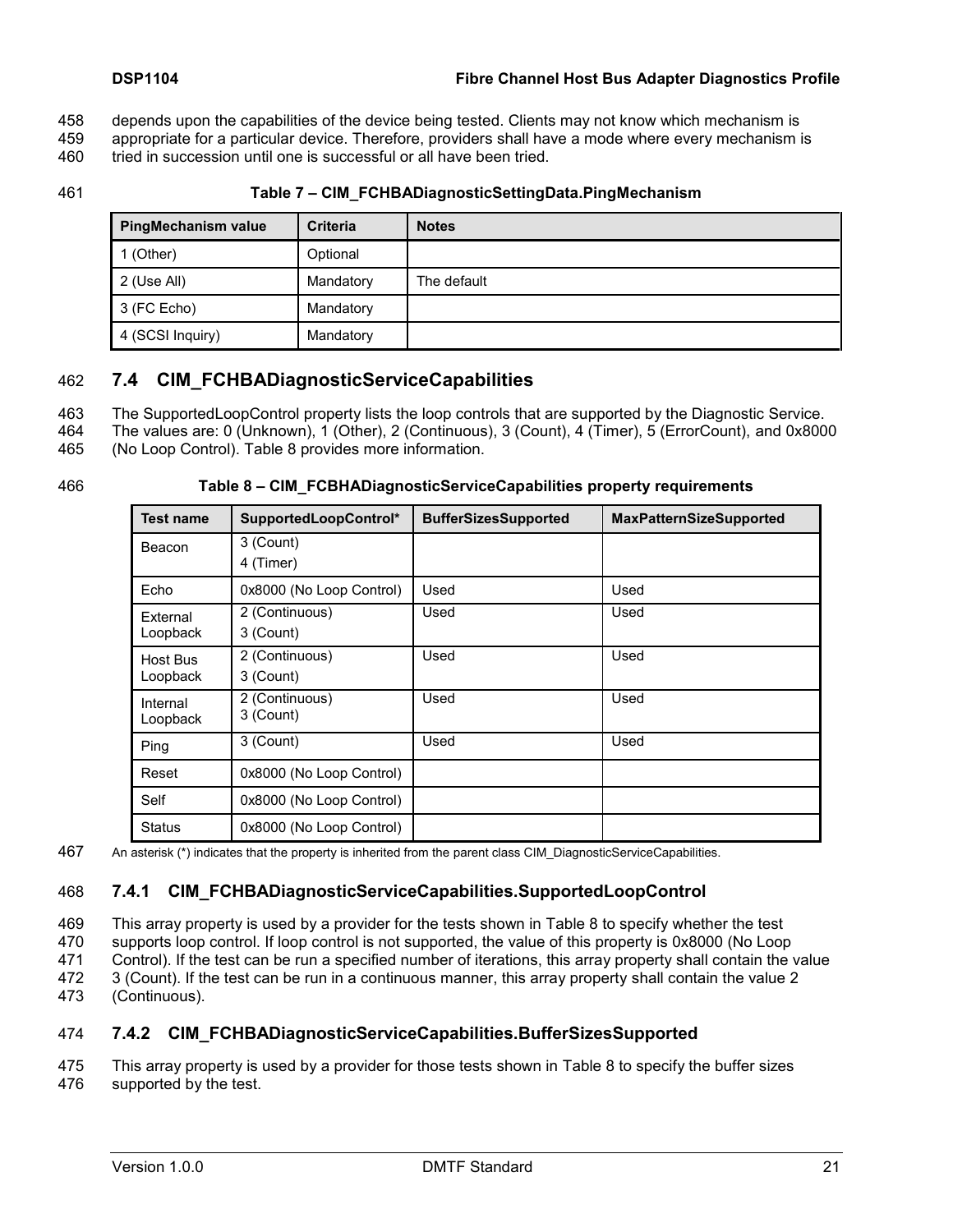#### **7.4.3 CIM\_FCHBADiagnosticServiceCapabilities.MaxPatternSizeSupported**

<span id="page-21-6"></span>This property is used by a provider for those tests shown in [Table 8](#page-20-2) to specify the size of the largest

pattern a client may specify in octets (8 bits). If the buffer pattern is smaller than the size of the data

buffer, the pattern will be repeated as necessary to fill the buffer. If the buffer pattern is larger than the

<span id="page-21-0"></span>data buffer size, the pattern will be truncated.

## **8 Methods**

 This clause details the requirements for supporting intrinsic operations and extrinsic methods for the CIM elements defined by this profile.

## <span id="page-21-1"></span>**8.1 CIM\_FCHBADiagnosticTest.RunDiagnosticService( )**

- The RunDiagnosticService( ) method shall return one of the return code values defined in the *[Diagnostics](#page-6-4)  [Profile](#page-6-4)*, Table 2 – RunDiagnosticsService( ) Method: Return Code Values.
- When failures occur during the execution of a diagnostic test, the failure shall be recorded in the instance
- of CIM\_DiagnosticServiceRecord associated with the test. The reason for the failure shall be recorded in

490 CIM DiagnosticServiceRecord.ErrorCode[ ], and the corresponding

491 CIM\_DiagnosticServiceRecord.ErrorCount[] shall be incremented. Other occurrences of the same failure

during the same test shall not create additional entries in CIM\_DiagnosticServiceRecord.ErrorCode[ ], but

<span id="page-21-2"></span>493 they shall cause the corresponding CIM\_DiagnosticServiceRecord.ErrorCount[] to be incremented.

#### **8.2 Profile conventions for operations**

 Support for operations for each profile class (including associations) shall be as mandated in the *[Diagnostics Profile](#page-6-4)*, clauses 8.5 through 8.29.

#### <span id="page-21-3"></span>**9 Use cases**

#### <span id="page-21-4"></span>**9.1 Overview**

- This clause contains use cases for the *Fibre Channel Host Bus Adapter Diagnostics Profile*.
- How to discover, configure, and run the individual diagnostic tests is detailed in the *[Diagnostics Profile](#page-6-4)*.
- <span id="page-21-5"></span>This clause focuses on how to use the FC HBA diagnostic tests to diagnose common SAN issues.

#### **9.2 Use case summary**

- [Table 9](#page-22-1) summarizes the use cases that are described in this clause. The use cases are categorized and named, and references are provided to the subclause that describes the use case.
- NOTE Although use case names follow the convention for naming classes, properties and methods in the schema, this naming was done for readability only and does not imply any functionality attached to the name.
- The CIM\_ prefix has been omitted from the class names in the use cases for readability.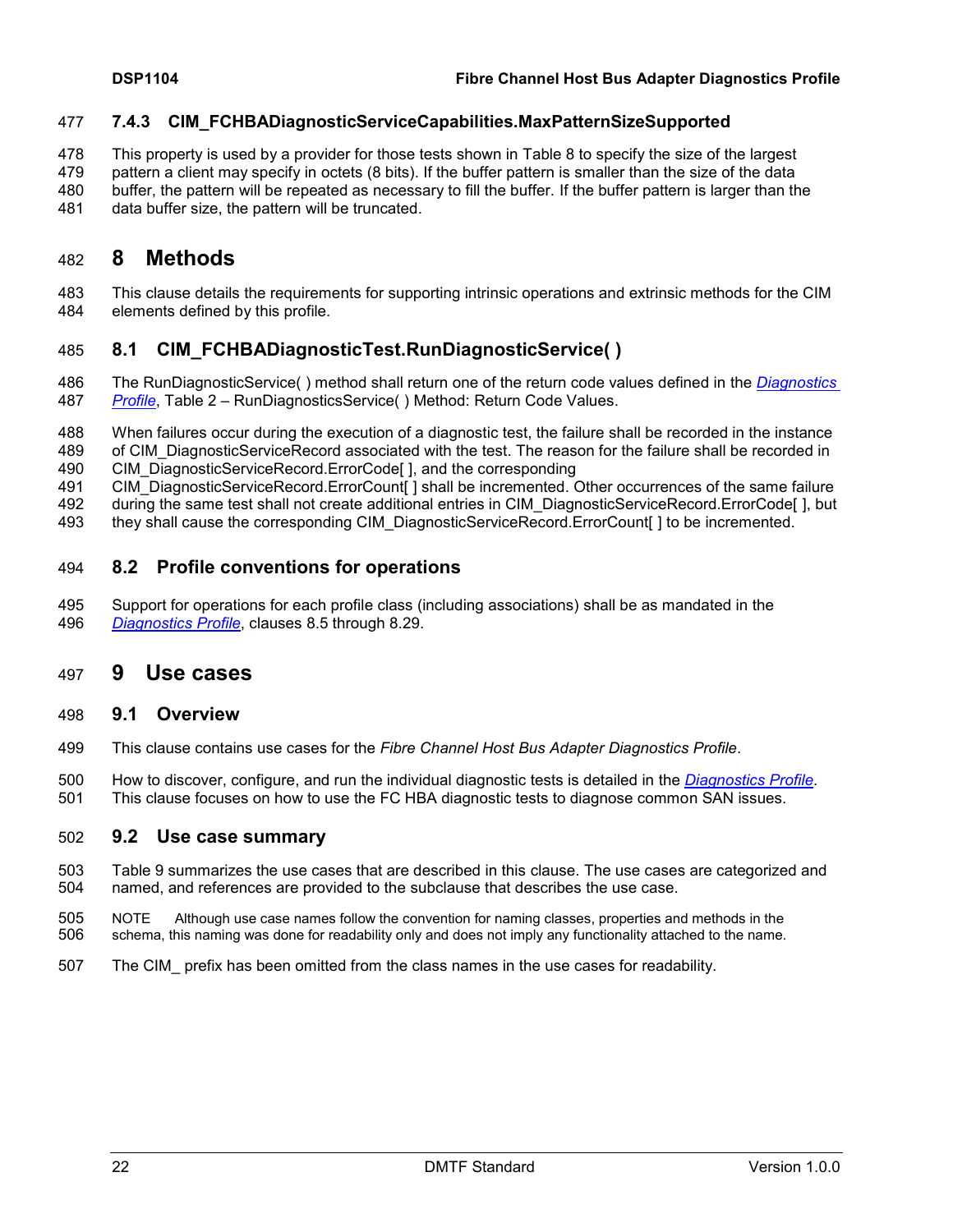508 **Table 9 – Fibre Channel Host Bus Adapter Diagnostics Profile use cases**

<span id="page-22-1"></span>

| Category                            | Use case name                       | <b>Description</b>                                                                                  |
|-------------------------------------|-------------------------------------|-----------------------------------------------------------------------------------------------------|
| Verifying FC HBA Health<br>See 9.3. | Verify Health                       | Verify the health of an FC HBA without<br>impacting host system access to the<br>SAN.               |
|                                     |                                     | See 9.3.1.                                                                                          |
|                                     | Verify Hardware                     | Examine an FC HBA to discover any<br>hardware issues.                                               |
|                                     |                                     | See 9.3.2.                                                                                          |
|                                     | <b>Identify HBA</b>                 | Make a particular FC HBA easy to<br>physically identify.                                            |
|                                     |                                     | See 9.3.3.                                                                                          |
| Troubleshooting SAN Issues          | Verify Device Accessibility         | Verify that a particular device on the<br>SAN is accessible.                                        |
| See 9.4.                            |                                     | See 9.4.1                                                                                           |
|                                     | <b>Stress Test</b>                  | Create a high volume of traffic to a<br>particular SAN device to help uncover<br><b>SAN</b> issues. |
|                                     |                                     | See 9.4.2.                                                                                          |
|                                     | Troubleshoot an Existing Connection | Discover why a previously accessible<br>device can no longer be accessed.                           |
|                                     |                                     | See 9.4.3.                                                                                          |
|                                     | Troubleshoot a New Connection       | Discover why a new SAN device cannot<br>be accessed.                                                |
|                                     |                                     | See 9.4.4.                                                                                          |

#### <span id="page-22-0"></span>509 **9.3 Verifying FC HBA health**

510 The use cases in this clause describe how the client can use the diagnostic tests to verify the health of 511 FC HBAs and to locate them.

#### <span id="page-22-2"></span>512 **9.3.1 Verify health**

513 To substantiate that an FC HBA is healthy and not developing problems, without disrupting the 514 functioning of the host system, the client can use StatusTest.

#### <span id="page-22-3"></span>515 **9.3.2 Verify hardware**

- 516 The client can confirm that the FC HBA hardware is functioning properly with the following procedure:
- 517 1) If available, use the Host Bus Loopback Test to prove that the data path between the host 518 system and the FC HBA is functioning properly.
- 519 2) Use the Self-Test to verify the functionality of the FC HBA hardware components. This covers 520 all components except for the Fibre Channel optics.
- 521 3) If the FC HBA is connected to the SAN, Ping or Echo may be used to verify that the FC optics 522 are working properly. However, if there is a problem on the SAN itself, these tests will fail. Thus, 523 while passing these tests proves that the FC HBA is functioning, failing these tests does not 524 prove that the FC HBA is defective.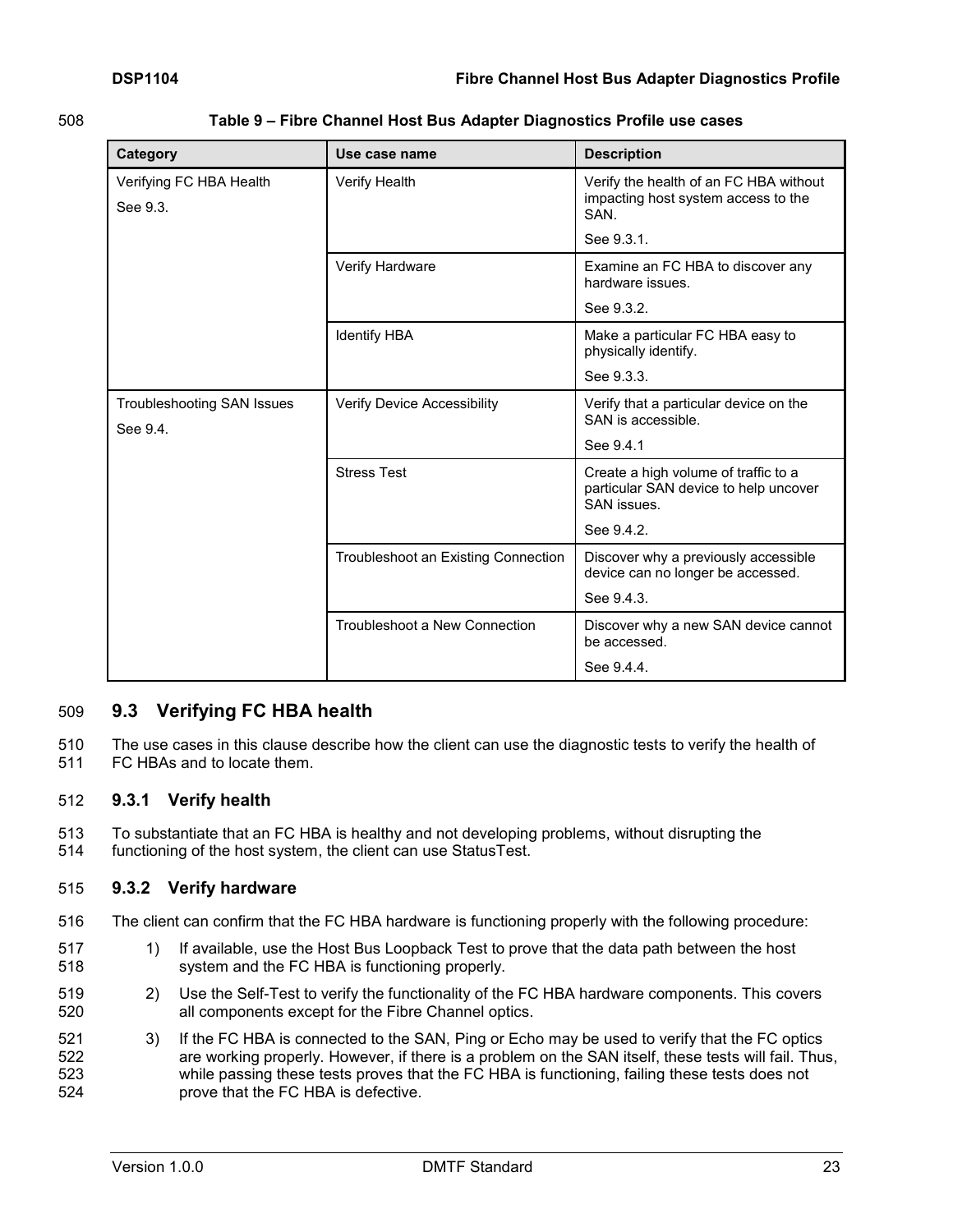4) If the FC HBA is not connected to the SAN, or if Ping or Echo fails, the client should use the External Loopback Test to verify that the FC optics are functional.

## <span id="page-23-1"></span>**9.3.3 Identify HBA**

 When it has been determined that a particular FC HBA has to be replaced, the client can use the Beacon Test to cause the FC HBA's LEDs to flash. This makes it easy to visually identify the defective FC HBA in a host system with multiple FC HBAs.

## <span id="page-23-0"></span>**9.4 Troubleshooting SAN issues**

 The use cases in this clause describe how the client can use the diagnostic tests to isolate problems occurring on the SAN.

## <span id="page-23-2"></span>**9.4.1 Verify device accessibility**

 The client can use Ping to verify that a particular FC device can be physically accessed. Echo can also be used, but it generates much more SAN traffic than is necessary for verifying accessibility.

#### <span id="page-23-3"></span>**9.4.2 Stress test**

 Some problems only occur when there are high levels of traffic on the SAN. To help reproduce traffic problems, clients can use Echo. By configuring it with large buffer sizes and high loop counts, large

<span id="page-23-4"></span>amounts of traffic can be generated.

#### **9.4.3 Troubleshoot an existing connection**

 There are many reasons why an FC HBA could lose the ability to communicate with a device on the SAN: a cable could be pulled out or broken, a switch could be broken or could lose configuration information, the device itself may be broken, or the device itself could have lost configuration information. Clients can use the following procedure to discover where the problem lies:

- 1) Use Status Test to verify that the FC HBA believes itself to be healthy. If an FC HBA issue is suspected, use the procedure in [9.3.2](#page-22-3) to validate the hardware. If loss of link is reported, inspect the cabling.
- 2) Perform an Internal Loopback Test to verify that data can pass between the host system and the FC HBA properly. If the loopback fails, replace the FC HBA.
- 3) Use Ping to verify whether the physical connection to the device has been lost. If the physical connection to the device is still present, the configuration of the device itself should be investigated.
- 4) Use Echo to verify that the FC HBA can communicate with all devices in its communication path. If the Echo fails, investigate the cabling between the device and the switch. A broken cable usually results in the link being lost at one end. If the cabling appears intact, investigate the device itself. Repeat this step for each device in the communications path until a cabling problem is found or the faulty device is found.

#### <span id="page-23-5"></span>**9.4.4 Troubleshoot a new connection**

 When a new device is added to a SAN and a host that should be able to access the SAN cannot access it, the issue is usually caused by a configuration error in either the device or the switch. If a configuration error cannot be found, the client can use the following procedure to isolate the problem:

 1) Use Echo to verify that the FC HBA can communicate with all devices in its communication path. If the Echo fails, investigate the cabling between the device and the switch. A broken cable usually results in the link being lost at one end. If the cabling appears intact, investigate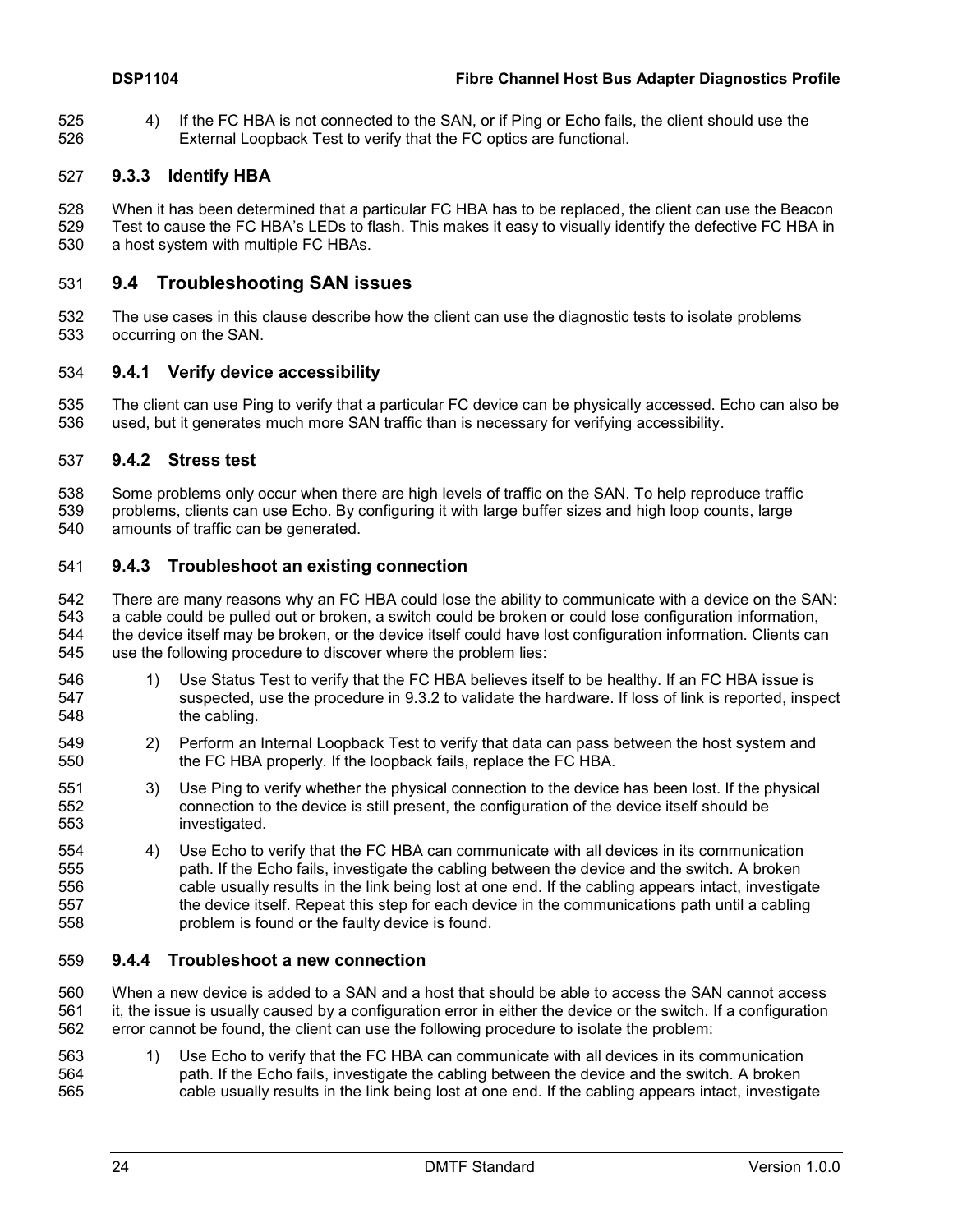566 the device itself. Repeat this step for each device in the communications path until a cabling 567 problem is found or the faulty device is found.

## <span id="page-24-0"></span>568 **10 CIM elements**

- 569 [Table 10](#page-24-2) shows the instances of CIM elements for this profile. Instances of the CIM elements shall be
- 570 implemented as described in [Table 10.](#page-24-2) Clause [7](#page-13-0) ("Implementation") and Clause [8](#page-21-0) ("Methods") may 571 impose additional requirements on these elements.

572 **Table 10 – CIM elements: Fibre Channel Host Bus Adapter Diagnostics Profile**

<span id="page-24-2"></span>

| <b>Element name</b>                            | <b>Requirement</b> | <b>Description</b> |
|------------------------------------------------|--------------------|--------------------|
| <b>Classes</b>                                 |                    |                    |
| CIM_FCHBADiagnosticTest                        | Mandatory          | See 10.1.          |
| CIM_FCHBADiagnosticSettingData                 | Optional           | See 10.2.          |
| CIM FCHBADiagnosticServiceCapabilities         | Optional           | See 10.3.          |
| CIM RegisteredProfile                          | Mandatory          | See 10.4.          |
| CIM AffectedJobElement                         | Optional           | See 10.5.          |
| CIM AvailableDiagnosticService                 | Mandatory          | See 10.6.          |
| CIM ElementCapabilities                        | Optional           | See 10.7.          |
| CIM_ElementSettingData (DiagnosticSettingData) | Optional           | See 10.8.          |
| CIM ElementSettingData (JobSettingData)        | Optional           | See 10.9.          |
| CIM ElementSoftwareIdentity                    | Mandatory          | See 10.10.         |
| CIM HostedService                              | Mandatory          | See 10.11.         |
| CIM OwningJobElement                           | Mandatory          | See 10.12.         |
| CIM RecordAppliesToElement                     | Optional           | See 10.13.         |
| CIM ServiceAffectsElement                      | Mandatory          | See 10.14.         |
| CIM ServiceAvailableToElement                  | Optional           | See 10.15.         |
| CIM ServiceComponent                           | Optional           | See 10.16.         |
| CIM UseOfLog                                   | Mandatory          | See 10.17.         |
| <b>Indications</b>                             |                    |                    |
| None defined in this profile                   |                    |                    |

## <span id="page-24-1"></span>573 **10.1 CIM\_FCHBADiagnosticTest**

574 The CIM FCHBADiagnosticTest class is used to represent the Diagnostic Testing for an FC HBA. This

575 class specializes CIM\_DiagnosticTest as defined in the *[Diagnostics Profile](#page-6-4)*. The constraints listed in Table<br>576 11 are in addition to those specified in the *Diagnostics Profile*. See the *Diagnostics Profile* for ot

576 [11](#page-25-2) are in addition to those specified in the *[Diagnostics Profile](#page-6-4)*. See the *[Diagnostics Profile](#page-6-4)* for other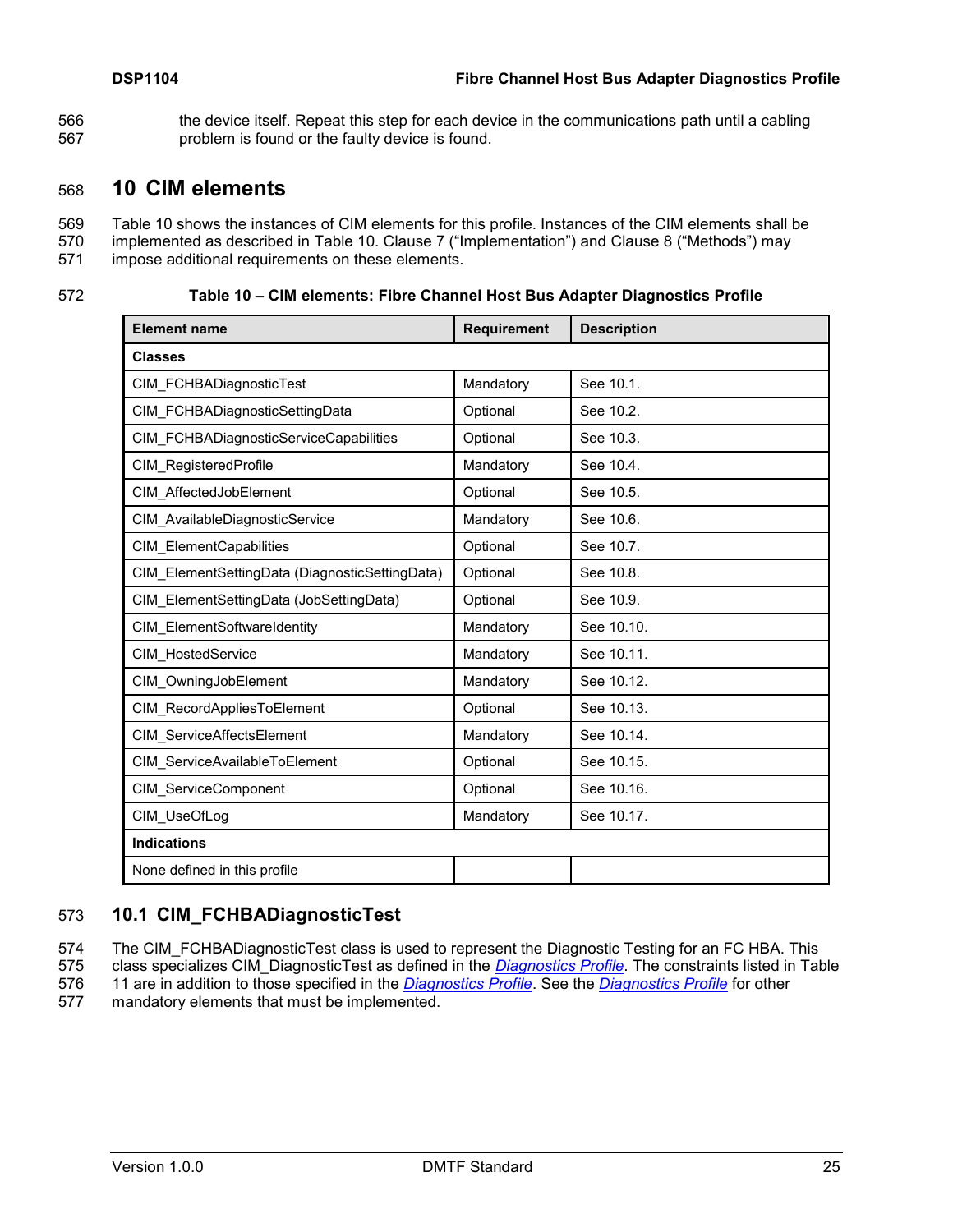#### 578 **Table 11 – Class: CIM\_FCHBADiagnosticTest**

<span id="page-25-2"></span>

| <b>Elements</b>                  | <b>Requirement</b> | <b>Notes</b>                                                                       |
|----------------------------------|--------------------|------------------------------------------------------------------------------------|
| ElementName                      | Mandatory          | See 7.2.                                                                           |
| Characteristics                  | Mandatory          | See 7.2.                                                                           |
| OtherCharacteristicsDescriptions | Conditional        | If Characteristics includes the value of 1<br>(Other), this property is Mandatory. |
| FCHBATestType                    | Mandatory          | See 7.2.                                                                           |
| OtherFCHBATestTypeDescription    | Conditional        | If FCHBATestType has a value of 1<br>(Other), this property is Mandatory.          |
| TestType                         | Optional           | See 7.2.                                                                           |

## <span id="page-25-0"></span>579 **10.2 CIM\_FCHBADiagnosticSettingData**

580 The CIM\_FCHBADiagnosticSettingData class is used to pass in test parameters and to specify other test

581 control parameters. This class specializes CIM\_DiagnosticSettingData as defined in the *[Diagnostics](#page-6-4)* 

582 *[Profile](#page-6-4)*. The constraints listed in [Table 12](#page-25-3) are in addition to those specified in the *[Diagnostics Profile](#page-6-4)*. See 583 the *[Diagnostics Profile](#page-6-4)* for other mandatory elements that must be implemented.

#### 584 **Table 12 – Class: CIM\_FCHBADiagnosticSettingData**

<span id="page-25-3"></span>

| <b>Elements</b>      | <b>Requirement</b> | <b>Notes</b>                                                              |
|----------------------|--------------------|---------------------------------------------------------------------------|
| ElementName          | Mandatory          | See 7.3.                                                                  |
| TargetDevice         | Optional           | See 7.3.1.                                                                |
| TargetDeviceFormat   | Optional           | See 7.3.2.                                                                |
| EchoMechanism        | Optional           | See 7.3.3.                                                                |
| OtherEchoMechanism   | Conditional        | If EchoMechanism has a value of 1<br>(Other), this property is Mandatory. |
| <b>LUN</b>           | Optional           | See 7.3.4.                                                                |
| <b>BufferSizes</b>   | Optional           | See 7.3.5.                                                                |
| <b>BufferPattern</b> | Optional           | See 7.3.6.                                                                |
| PingMechanism        | Optional           | See 7.3.7.                                                                |
| OtherPingMechanism   | Conditional        | If PingMechanism has a value of 1<br>(Other), this property is Mandatory. |

## <span id="page-25-1"></span>585 **10.3 CIM\_FCHBADiagnosticServiceCapabilities**

586 The CIM\_FCHBADiagnosticServiceCapabilities class is used to provide information on the capabilities for 587 the FC HBA Diagnostic Service. This class specializes CIM\_DiagnosticServiceCapabilities as defined in 588 the Diagnostics Profile. The constraints listed in Table 13 are in addition to those specified in the the *[Diagnostics Profile](#page-6-4)*. The constraints listed in [Table 13](#page-26-3) are in addition to those specified in the 589 *[Diagnostics Profile](#page-6-4)*. See the *[Diagnostics Profile](#page-6-4)* for other mandatory elements that must be implemented.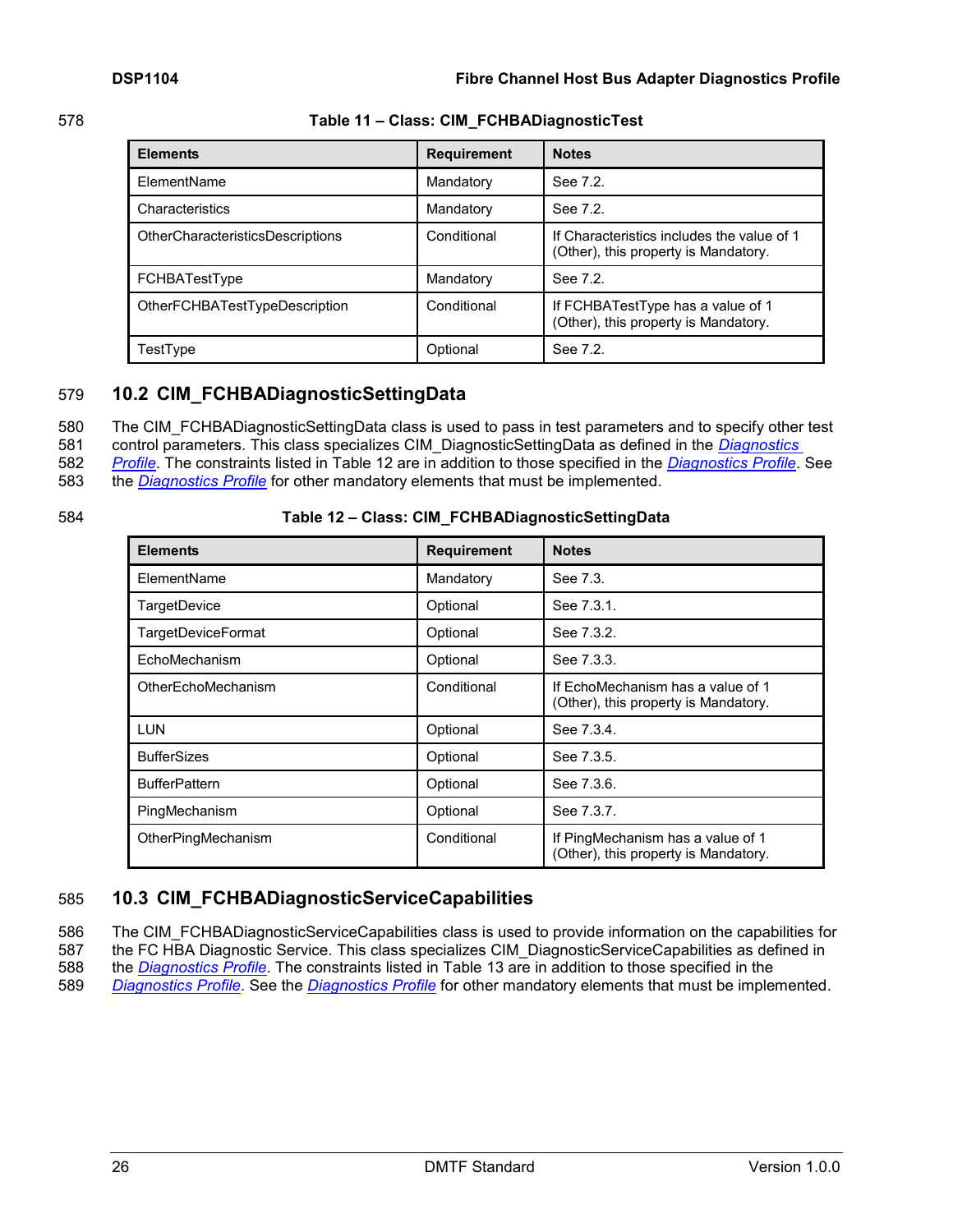| 590 | Table 13 - Class: CIM_FCHBADiagnosticServiceCapabilities |  |
|-----|----------------------------------------------------------|--|
|     |                                                          |  |

<span id="page-26-3"></span>

| <b>Elements</b>             | <b>Requirement</b> | <b>Notes</b> |
|-----------------------------|--------------------|--------------|
| ElementName                 | Mandatory          | See 7.4.     |
| SupportedLoopControl        | Optional           | See 7.4.1.   |
| <b>BufferSizesSupported</b> | Optional           | See 7.4.2    |
| MaxPatternSizeSupported     | Optional           | See 7.4.3.   |

## <span id="page-26-0"></span>591 **10.4 CIM\_RegisteredProfile**

592 The CIM\_RegisteredProfile class is defined by the *[Profile Registration Profile](#page-6-10)*. The requirements denoted

593 in [Table 14](#page-26-4) are in addition to those mandated by the *[Profile Registration Profile](#page-6-10)*. See the *[Profile](#page-6-10)* 

594 *[Registration Profile](#page-6-10)* for the other mandatory elements that must be implemented.

#### 595 **Table 14 – Class: CIM\_RegisteredProfile**

<span id="page-26-4"></span>

| <b>Elements</b>        | <b>Requirement</b> | <b>Notes</b>                                              |
|------------------------|--------------------|-----------------------------------------------------------|
| RegisteredName         | Mandatory          | The value of this property shall be "FC HBA Diagnostics". |
| RegisteredVersion      | Mandatory          | The value of this property shall be "1.0.0".              |
| RegisteredOrganization | Mandatory          | The value of this property shall be 2 (DMTF).             |

## <span id="page-26-1"></span>596 **10.5 CIM\_AffectedJobElement**

- 597 Although defined in the *[Diagnostics Profile](#page-6-4)*, the CIM\_AffectedJobElement class is listed here because the
- 598 AffectedElement reference is scoped down to CIM\_PortController, which is a subclass of
- 599 CIM ManagedElement. The constraints listed in [Table 15](#page-26-5) are in addition to those specified in the
- 600 *[Diagnostics Profile](#page-6-4)*. See the *[Diagnostics Profile](#page-6-4)* for other mandatory properties of
- 601 CIM\_AffectedJobElement that must be implemented.

#### 602 **Table 15 – Class: CIM\_AffectedJobElement**

<span id="page-26-5"></span>

| <b>Properties</b>            | <b>Requirement</b> | <b>Notes</b>                                                               |
|------------------------------|--------------------|----------------------------------------------------------------------------|
| AffectedElement (overridden) | Mandatory          | The property shall be a reference to an instance<br>of CIM PortController. |
| AffectingElement             | Mandatory          | The property shall be a reference to an instance<br>of CIM ConcreteJob.    |

## <span id="page-26-2"></span>603 **10.6 CIM\_AvailableDiagnosticService**

604 Although defined in the *[Diagnostics Profile](#page-6-4)*, the CIM\_AvailableDiagnosticService class is listed here

- 605 because the ServiceProvided reference is scoped down to CIM\_FCHBADiagnosticTest, which is a
- 606 subclass of CIM\_DiagnosticTest, and the UserOfService reference is scoped down to
- 607 CIM\_PortController, which is a subclass of CIM\_ManagedElement. The constraints listed in [Table 16](#page-27-3) are
- 608 in addition to those specified in the *[Diagnostics Profile](#page-6-4)*. See the *[Diagnostics Profile](#page-6-4)* for other mandatory
- 609 properties of CIM\_AvailableDiagnosticService that must be implemented.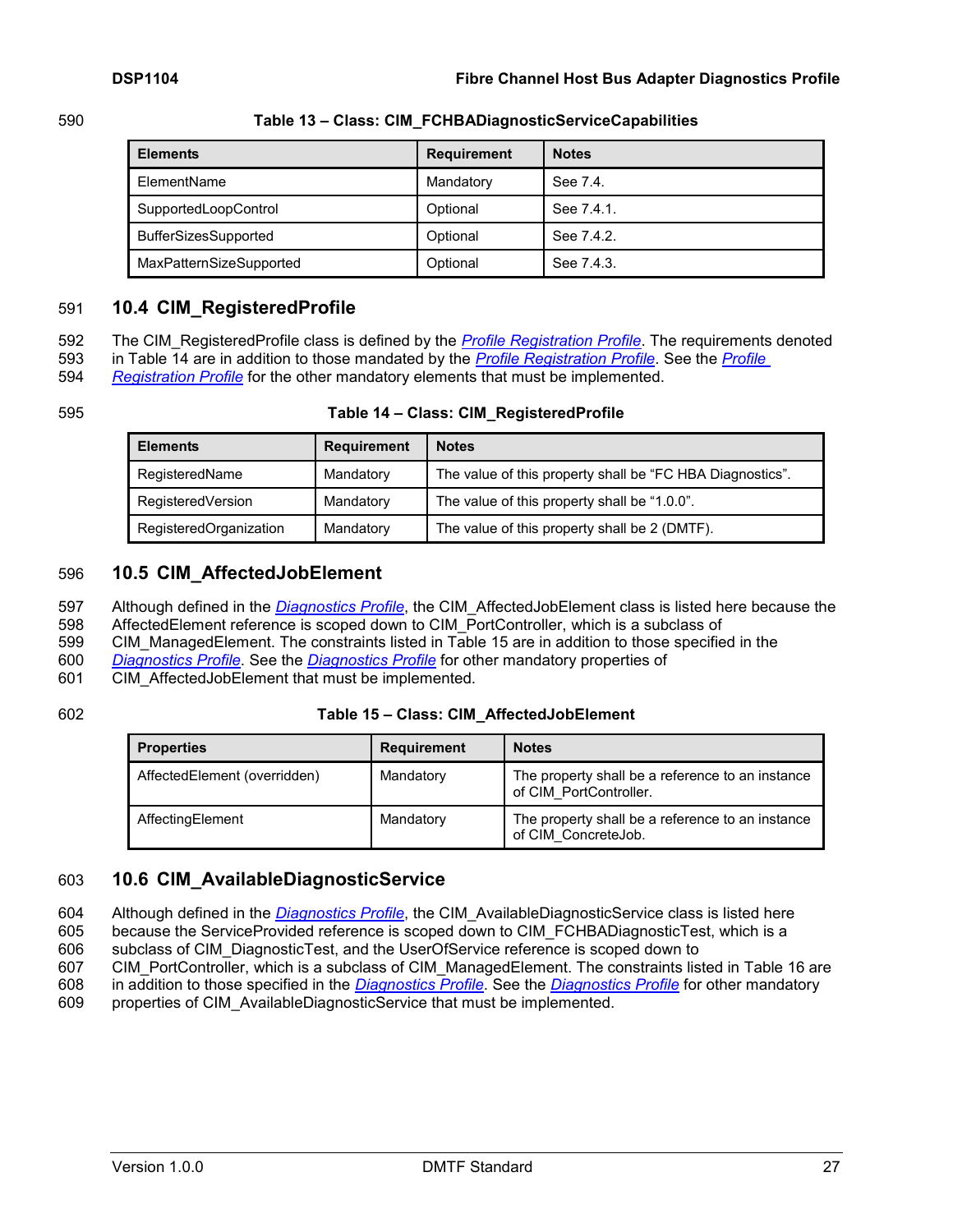| 610 | Table 16 - Class: CIM_AvailableDiagnosticService |
|-----|--------------------------------------------------|
|-----|--------------------------------------------------|

<span id="page-27-3"></span>

| <b>Properties</b>            | <b>Requirement</b> | <b>Notes</b>                                                                    |
|------------------------------|--------------------|---------------------------------------------------------------------------------|
| ServiceProvided (overridden) | Mandatory          | The property shall be a reference to an instance<br>of CIM FCHBADiagnosticTest. |
| UserOfService (overridden)   | Mandatory          | The property shall be a reference to an instance<br>of CIM PortController.      |

## <span id="page-27-0"></span>611 **10.7 CIM\_ElementCapabilities**

612 Although defined in the *[Diagnostics Profile](#page-6-4)*, the CIM\_ElementCapabilities class is listed here because the

613 ManagedElement reference is scoped down to CIM\_FCHBADiagnosticTest, which is a subclass of 614 CIM\_DiagnosticTest, and the Capabilities reference is scoped down to

615 CIM FCHBADiagnosticServiceCapabilities, which is a subclass of CIM DiagnosticServiceCapabilities.

616 The constraints listed in [Table 17](#page-27-4) are in addition to those specified in the *[Diagnostics Profile](#page-6-4)*. See the

617 *[Diagnostics Profile](#page-6-4)* for other mandatory properties of CIM\_ElementCapabilities that must be implemented.

618 **Table 17 – Class: CIM\_ElementCapabilities**

<span id="page-27-4"></span>

| <b>Properties</b>           | <b>Requirement</b> | <b>Notes</b>                                                                                   |
|-----------------------------|--------------------|------------------------------------------------------------------------------------------------|
| ManagedElement (overridden) | Mandatory          | The property shall be a reference to an instance<br>of CIM FCHBADiagnosticTest.                |
| Capabilities (overridden)   | Mandatory          | The property shall be a reference to an instance<br>of CIM FCHBADiagnosticServiceCapabilities. |

## <span id="page-27-1"></span>619 **10.8 CIM\_ElementSettingData (DiagnosticSettingData)**

620 Although defined in the *[Diagnostics Profile](#page-6-4)*, the CIM\_ElementSettingData class is listed here because the

621 ManagedElement reference is scoped down to CIM\_FCHBADiagnosticTest, which is a subclass of

622 CIM\_DiagnosticTest, and the SettingData reference is scoped down to

623 CIM\_FCHBADiagnosticSettingData, which is a subclass of CIM\_DiagnosticSettingData. The constraints

624 listed in [Table 18](#page-27-5) are in addition to those specified in the *[Diagnostics Profile](#page-6-4)*. See the *[Diagnostics Profile](#page-6-4)*

625 for other mandatory properties of CIM\_ElementSettingData that must be implemented.

#### 626 **Table 18 – Class: CIM\_ElementSettingData**

<span id="page-27-5"></span>

| <b>Properties</b>           | <b>Requirement</b> | <b>Notes</b>                                                                                                                   |
|-----------------------------|--------------------|--------------------------------------------------------------------------------------------------------------------------------|
| ManagedElement (overridden) | Mandatory          | The property shall be a reference to an instance<br>of CIM FCHBADiagnosticTest.                                                |
| SettingData (overridden)    | Mandatory          | The property shall be a reference to an instance<br>of CIM FCHBADiagnosticSettingData.                                         |
| <b>IsDefault</b>            | Mandatory          | If the instance of<br>CIM FCHBADiagnosticSettingData is the<br>default setting, this property shall have the value<br>of TRUE. |

## <span id="page-27-2"></span>627 **10.9 CIM\_ElementSettingData (JobSettingData)**

628 Although defined in the *[Diagnostics Profile](#page-6-4)*, the CIM\_ElementSettingData class is listed here because the

629 Dependent reference is scoped down to CIM\_FCHBADiagnosticTest, which is a subclass of

630 CIM DiagnosticTest, and the SettingData reference is scoped down to CIM JobSettingData, which is a

631 subclass of CIM\_SettingData. The constraints listed in [Table 19](#page-28-3) are in addition to those specified in the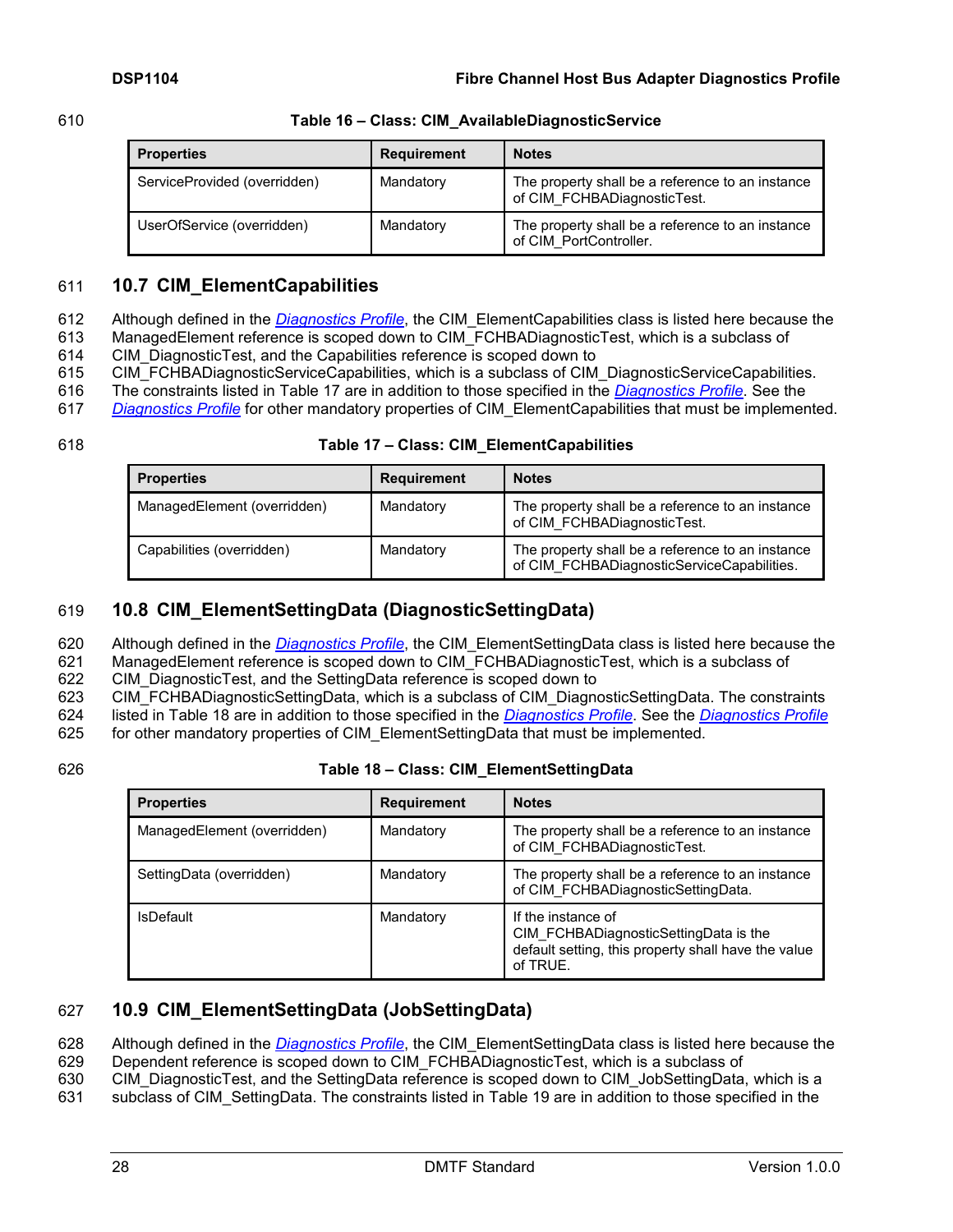- 632 *[Diagnostics Profile](#page-6-4)*. See the *[Diagnostics Profile](#page-6-4)* for other mandatory properties of
- 633 CIM\_ElementSettingData that must be implemented.
- 

#### 634 **Table 19 – Class: CIM\_ElementSettingData**

<span id="page-28-3"></span>

| <b>Properties</b>           | <b>Requirement</b> | <b>Notes</b>                                                                                                    |
|-----------------------------|--------------------|-----------------------------------------------------------------------------------------------------------------|
| ManagedElement (overridden) | Mandatory          | The property shall be a reference to an instance<br>of CIM FCHBADiagnosticTest.                                 |
| SettingData (overridden)    | Mandatory          | The property shall be a reference to an instance<br>of CIM JobSettingData.                                      |
| <b>IsDefault</b>            | Mandatory          | If the instance of CIM JobSettingData is the<br>default setting, this property shall have the value<br>of TRUE. |

#### <span id="page-28-0"></span>635 **10.10 CIM\_ElementSoftwareIdentity**

- 636 Although defined in the *[Diagnostics Profile](#page-6-4)*, the CIM\_ElementSoftwareIdentity class is listed here because
- 637 the Dependent reference is scoped down to CIM\_FCHBADiagnosticTest, which is a subclass of
- 638 CIM\_DiagnosticTest. The constraints listed in [Table 20](#page-28-4) are in addition to those specified in the
- 639 *[Diagnostics Profile](#page-6-4)*. See the *[Diagnostics Profile](#page-6-4)* for other mandatory properties of
- 640 CIM ElementSoftwareIdentity that must be implemented.
- 

#### 641 **Table 20 – Class: CIM\_ElementSoftwareIdentity**

<span id="page-28-4"></span>

| <b>Properties</b>      | <b>Requirement</b> | <b>Notes</b>                                                                    |
|------------------------|--------------------|---------------------------------------------------------------------------------|
| Antecedent             | Mandatory          | The property shall be a reference to an instance<br>of CIM SoftwareIdentity.    |
| Dependent (overridden) | Mandatory          | The property shall be a reference to an instance<br>of CIM FCHBADiagnosticTest. |

#### <span id="page-28-1"></span>642 **10.11 CIM\_HostedService**

- 643 Although defined in the *[Diagnostics Profile](#page-6-4)*, the CIM\_HostedService class is listed here because the
- 644 Dependent reference is scoped down to CIM\_FCHBADiagnosticTest, which is a subclass of
- 645 CIM\_DiagnosticTest. The constraints listed in [Table 21](#page-28-5) are in addition to those specified in the
- 646 *[Diagnostics Profile](#page-6-4)*. See the *[Diagnostics Profile](#page-6-4)* for other mandatory properties of CIM\_HostedService that 647 must be implemented.
- 

| 648 | Table 21 – Class: CIM HostedService |  |
|-----|-------------------------------------|--|
|     |                                     |  |

<span id="page-28-5"></span>

| <b>Properties</b>      | <b>Requirement</b> | <b>Notes</b>                                                                    |
|------------------------|--------------------|---------------------------------------------------------------------------------|
| Antecedent             | Mandatory          | The property shall be a reference to an instance<br>of CIM ComputerSystem.      |
| Dependent (overridden) | Mandatory          | The property shall be a reference to an instance<br>of CIM FCHBADiagnosticTest. |

#### <span id="page-28-2"></span>649 **10.12 CIM\_OwningJobElement**

650 Although defined in the *[Diagnostics Profile](#page-6-4)*, the CIM\_OwningJobElement class is listed here because the

- 651 OwningElement reference is scoped down to CIM\_FCHBADiagnosticTest, which is a subclass of
- 652 CIM\_DiagnosticTest. The constraints listed in [Table 22](#page-29-3) are in addition to those specified in the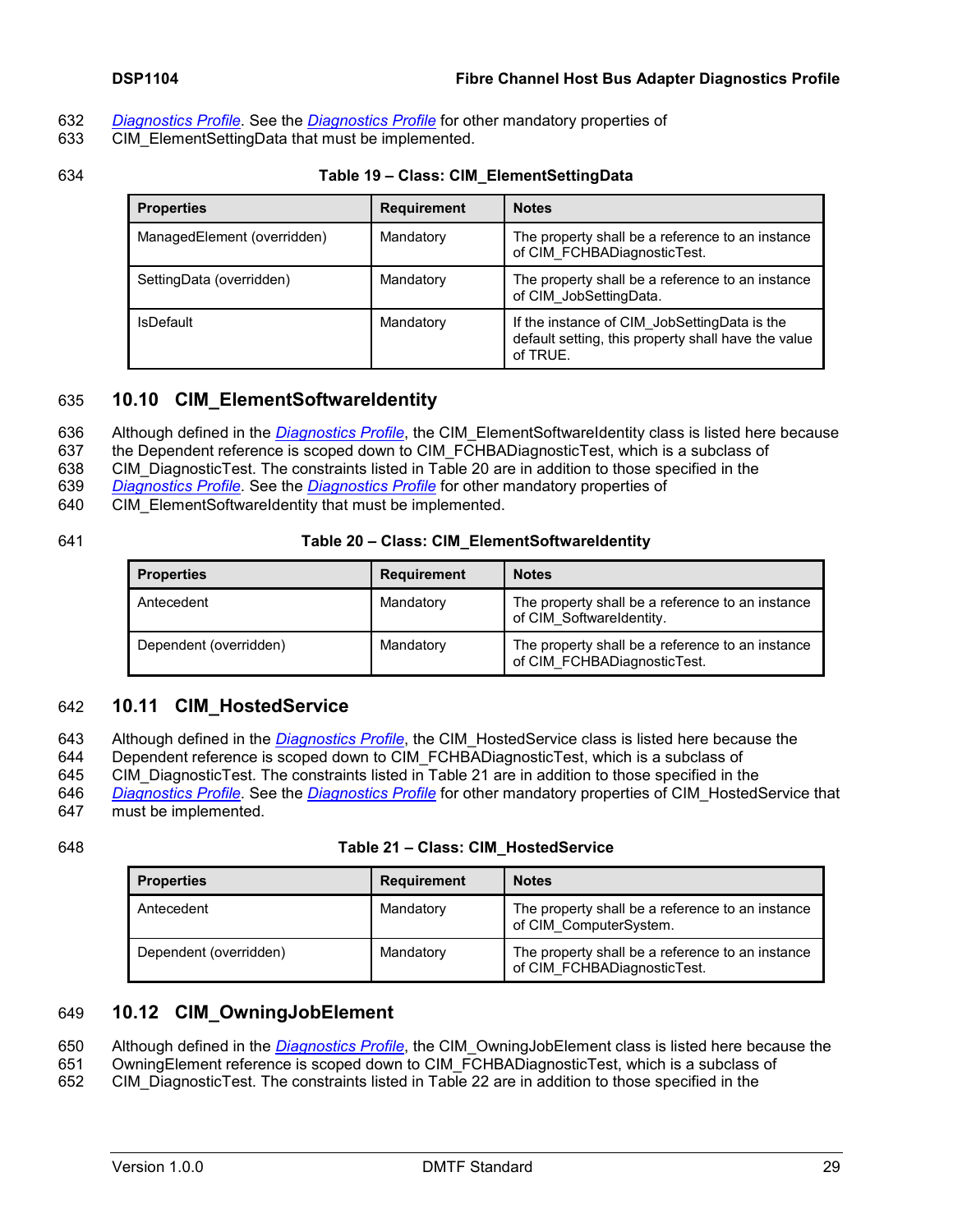- 653 *[Diagnostics Profile](#page-6-4)*. See the *[Diagnostics Profile](#page-6-4)* for other mandatory properties of
- 654 CIM\_OwningJobElement that must be implemented.

#### 655 **Table 22 – Class: CIM\_OwningJobElement**

<span id="page-29-3"></span>

| <b>Properties</b>          | <b>Requirement</b> | <b>Notes</b>                                                                    |
|----------------------------|--------------------|---------------------------------------------------------------------------------|
| OwningElement (overridden) | Mandatory          | The property shall be a reference to an instance<br>of CIM FCHBADiagnosticTest. |
| OwnedElement               | Mandatory          | The property shall be a reference to an instance<br>of CIM ConcreteJob.         |

## <span id="page-29-0"></span>656 **10.13 CIM\_RecordAppliesToElement**

- 657 Although defined in the *[Diagnostics Profile](#page-6-4)*, the CIM\_RecordAppliesToElement class is listed here
- 658 because the Dependent reference is scoped down to CIM\_FCHBADiagnosticTest, which is a subclass of
- 659 CIM\_DiagnosticTest. The constraints listed in [Table 23](#page-29-4) are in addition to those specified in the
- 660 *[Diagnostics Profile](#page-6-4)*. See the *[Diagnostics Profile](#page-6-4)* for other mandatory properties of
- 661 CIM\_RecordAppliesToElement that must be implemented.

#### 662 **Table 23 – Class: CIM\_RecordAppliesToElement**

<span id="page-29-4"></span>

| <b>Properties</b>      | <b>Requirement</b> | <b>Notes</b>                                                                    |
|------------------------|--------------------|---------------------------------------------------------------------------------|
| Antecedent             | Mandatory          | The property shall be a reference to an instance<br>of CIM RecordForLog.        |
| Dependent (overridden) | Mandatory          | The property shall be a reference to an instance<br>of CIM FCHBADiagnosticTest. |

#### <span id="page-29-1"></span>663 **10.14 CIM\_ServiceAffectsElement**

664 Although defined in the *[Diagnostics Profile](#page-6-4)*, the CIM\_ServiceAffectsElement class is listed here because 665 the AffectedElement reference is scoped down to CIM\_PortController, which is a subclass of

666 CIM\_ManagedElement, and the AffectingElement reference is scoped down to

667 CIM\_FCHBADiagnosticTest, which is a subclass of CIM\_DiagnosticTest. The constraints listed in [Table](#page-29-5) 

668 [24](#page-29-5) are in addition to those specified in the *[Diagnostics Profile](#page-6-4)*. See the *[Diagnostics Profile](#page-6-4)* for other

669 mandatory properties of CIM\_ServiceAffectsElement that must be implemented.

#### 670 **Table 24 – Class: CIM\_ServiceAffectsElement**

<span id="page-29-5"></span>

| <b>Properties</b>             | <b>Requirement</b> | <b>Notes</b>                                                                    |
|-------------------------------|--------------------|---------------------------------------------------------------------------------|
| AffectedElement (overridden)  | Mandatory          | The property shall be a reference to an instance<br>of CIM PortController.      |
| AffectingElement (overridden) | Mandatory          | The property shall be a reference to an instance<br>of CIM FCHBADiagnosticTest. |

#### <span id="page-29-2"></span>671 **10.15 CIM\_ServiceAvailableToElement**

672 Although defined in the *[Diagnostics Profile](#page-6-4)*, the CIM\_ServiceAvailableToElement class is listed here

673 because the UsersOfService reference is scoped down to CIM\_FCHBADiagnosticTest, which is a

674 subclass of CIM\_DiagnosticTest. The constraints listed in [Table 25](#page-30-2) are in addition to those specified in

675 the *[Diagnostics Profile](#page-6-4)*. See the *[Diagnostics Profile](#page-6-4)* for other mandatory properties of

676 CIM ServiceAvailableToElement that must be implemented.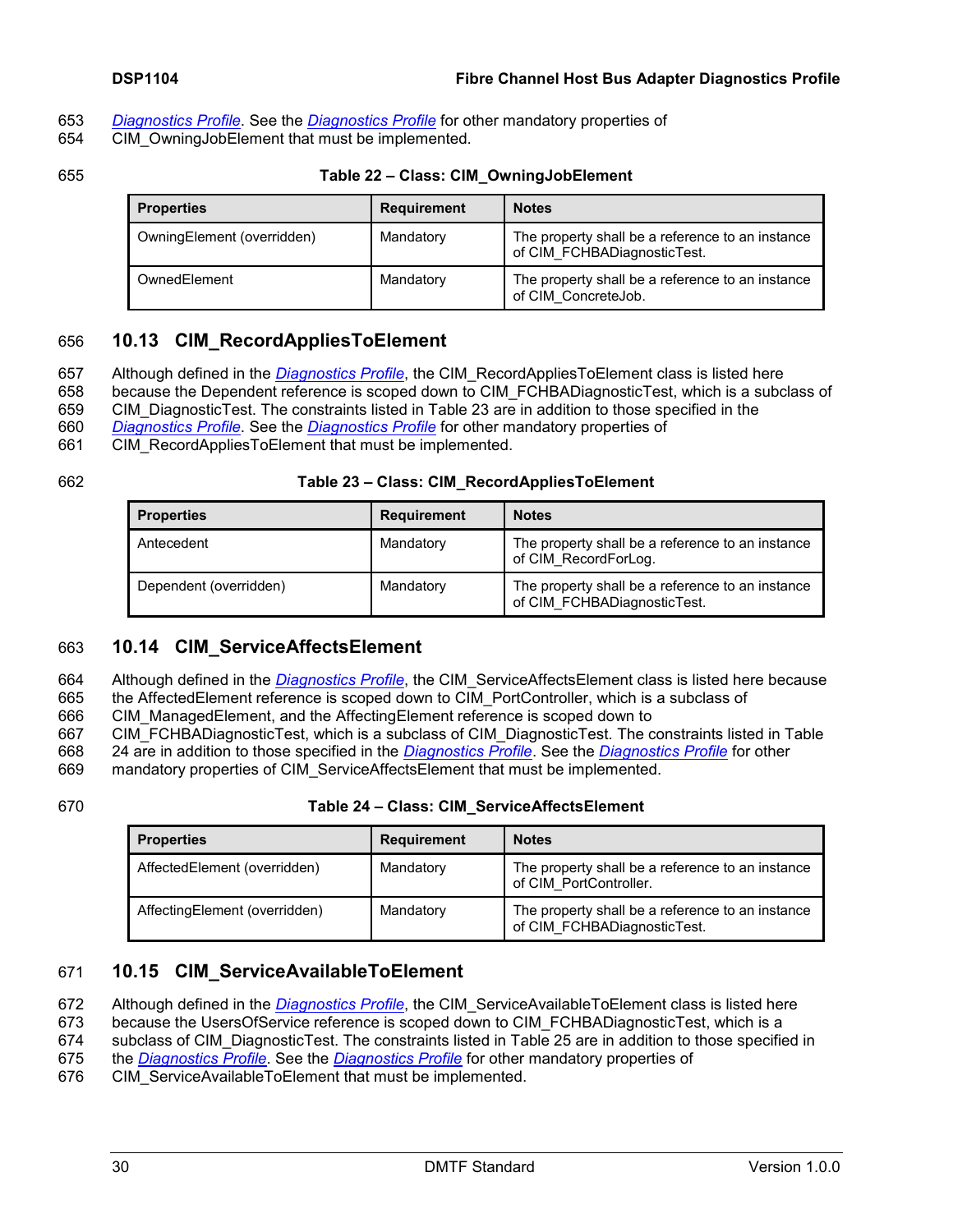#### 677 **Table 25 – Class: CIM\_ServiceAvailableToElement**

<span id="page-30-2"></span>

| <b>Properties</b>           | <b>Requirement</b> | <b>Notes</b>                                                                    |
|-----------------------------|--------------------|---------------------------------------------------------------------------------|
| ServiceProvided             | Mandatory          | The property shall be a reference to an instance<br>of CIM HelpService.         |
| UsersOfService (overridden) | Mandatory          | The property shall be a reference to an instance<br>of CIM FCHBADiagnosticTest. |

#### <span id="page-30-0"></span>678 **10.16 CIM\_ServiceComponent**

 Although defined in the *[Diagnostics Profile](#page-6-4)*, the CIM\_ServiceComponent class is listed here because the 680 GroupComponent reference is scoped down to CIM\_FCHBADiagnosticTest, which is a subclass of CIM\_DiagnosticTest, and the PartComponent reference is scoped down to CIM\_FCHBADiagnosticTest, which is a subclass of CIM\_DiagnosticTest. The constraints listed in [Table 26](#page-30-3) are in addition to those specified in the *[Diagnostics Profile](#page-6-4)*. See the *[Diagnostics Profile](#page-6-4)* for other mandatory properties of CIM\_ServiceComponent that must be implemented.

#### 685 **Table 26 – Class: CIM\_ServiceComponent**

<span id="page-30-3"></span>

| <b>Properties</b>           | <b>Requirement</b> | <b>Notes</b>                                                                    |
|-----------------------------|--------------------|---------------------------------------------------------------------------------|
| GroupComponent (overridden) | Mandatory          | The property shall be a reference to an instance<br>of CIM FCHBADiagnosticTest. |
| PartComponent (overridden)  | Mandatory          | The property shall be a reference to an instance<br>of CIM FCHBADiagnosticTest. |

## <span id="page-30-1"></span>686 **10.17 CIM\_UseOfLog**

687 Although defined in the *[Diagnostics Profile](#page-6-4)*, the CIM\_UseOfLog class is listed here because the

688 Dependent reference is scoped down to CIM\_FCHBADiagnosticTest, which is a subclass of

689 CIM\_DiagnosticTest. The constraints listed in [Table 27](#page-30-4) are in addition to those specified in the

690 *[Diagnostics Profile](#page-6-4)*. See the *[Diagnostics Profile](#page-6-4)* for other mandatory properties of CIM\_UseOfLog that

691 must be implemented.

#### 692 **Table 27 – Class: CIM\_UseOfLog**

<span id="page-30-4"></span>

| <b>Properties</b>      | <b>Requirement</b> | <b>Notes</b>                                                                    |
|------------------------|--------------------|---------------------------------------------------------------------------------|
| Antecedent             | Mandatory          | The property shall be a reference to an instance<br>of CIM DiagnosticLog.       |
| Dependent (overridden) | Mandatory          | The property shall be a reference to an instance<br>of CIM FCHBADiagnosticTest. |